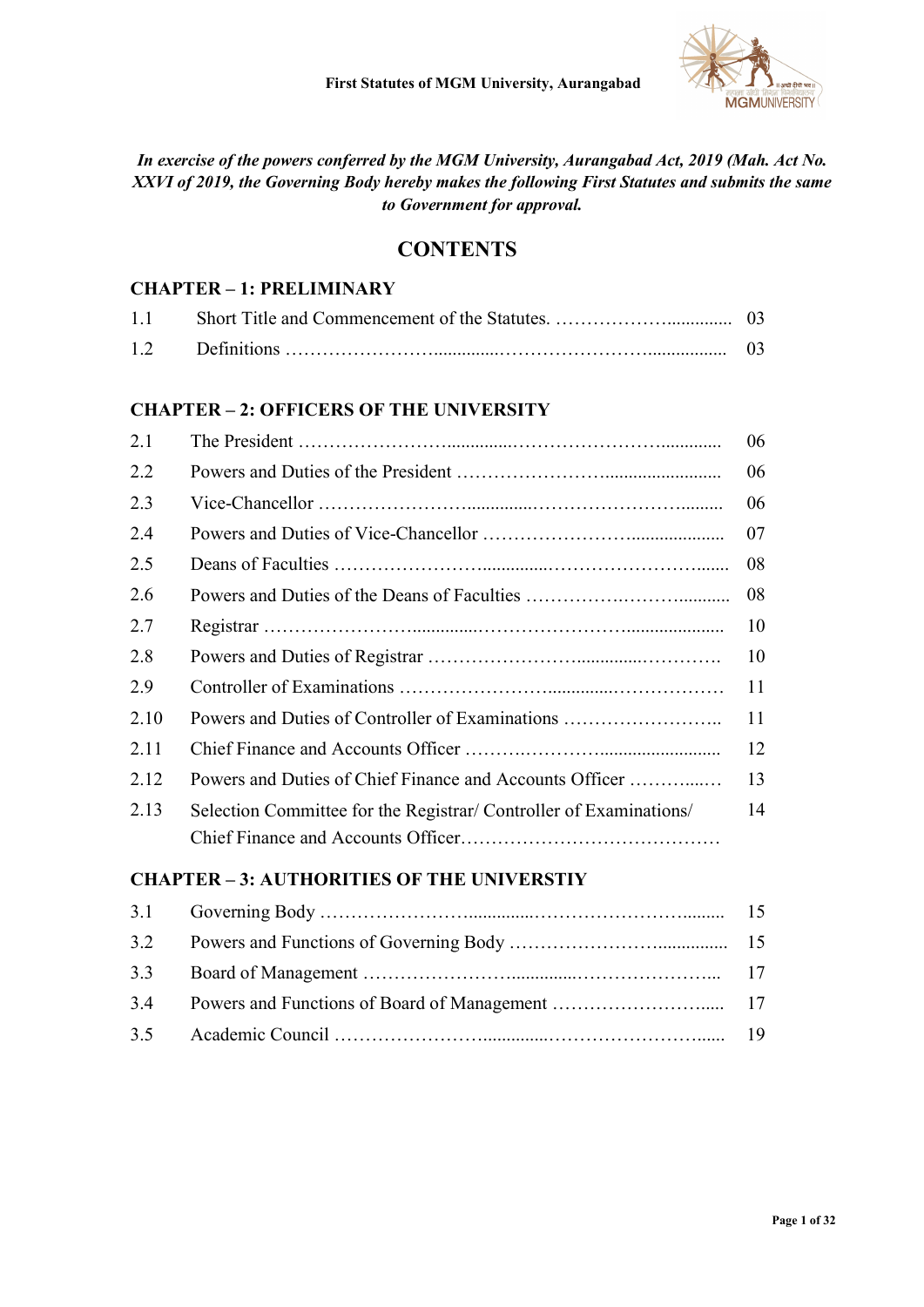

### First Statutes of MGM University, Aurangabad

| 3.6                      |                                                                   | 20 |
|--------------------------|-------------------------------------------------------------------|----|
| 3.7                      |                                                                   | 22 |
| 3.8                      | Powers and Functions of Board of Examinations                     | 22 |
| 3.9                      |                                                                   | 24 |
| 3.10                     |                                                                   | 25 |
| 3.11                     |                                                                   | 26 |
| 3.12                     | Powers and Functions of Board of University Teaching and Research | 26 |
|                          | <b>CHAPTER - 4: GENERAL PROVISIONS</b>                            |    |
| $\overline{\mathcal{A}}$ | <b>General Provisions</b>                                         | 27 |
| 4.1                      |                                                                   | 27 |
| 4.2                      |                                                                   | 28 |
| 4.3                      |                                                                   | 28 |
| 4.4                      |                                                                   | 29 |
| 4.5                      | Selection Committee for appointment of Teachers                   | 29 |
| 4.6                      | Appointment, Emoluments and other Terms and Conditions of the     | 30 |
|                          |                                                                   |    |
| 4.7                      |                                                                   | 30 |
| 4.8                      |                                                                   | 31 |
| 4.9                      |                                                                   | 31 |
|                          |                                                                   |    |
|                          |                                                                   |    |
| 5.1                      | Interpretation                                                    |    |
| 5.2                      | Provision Regarding Scholarships and Fellowship                   |    |
| 5.3                      | Policy of Admissions and Reservation of Seats                     |    |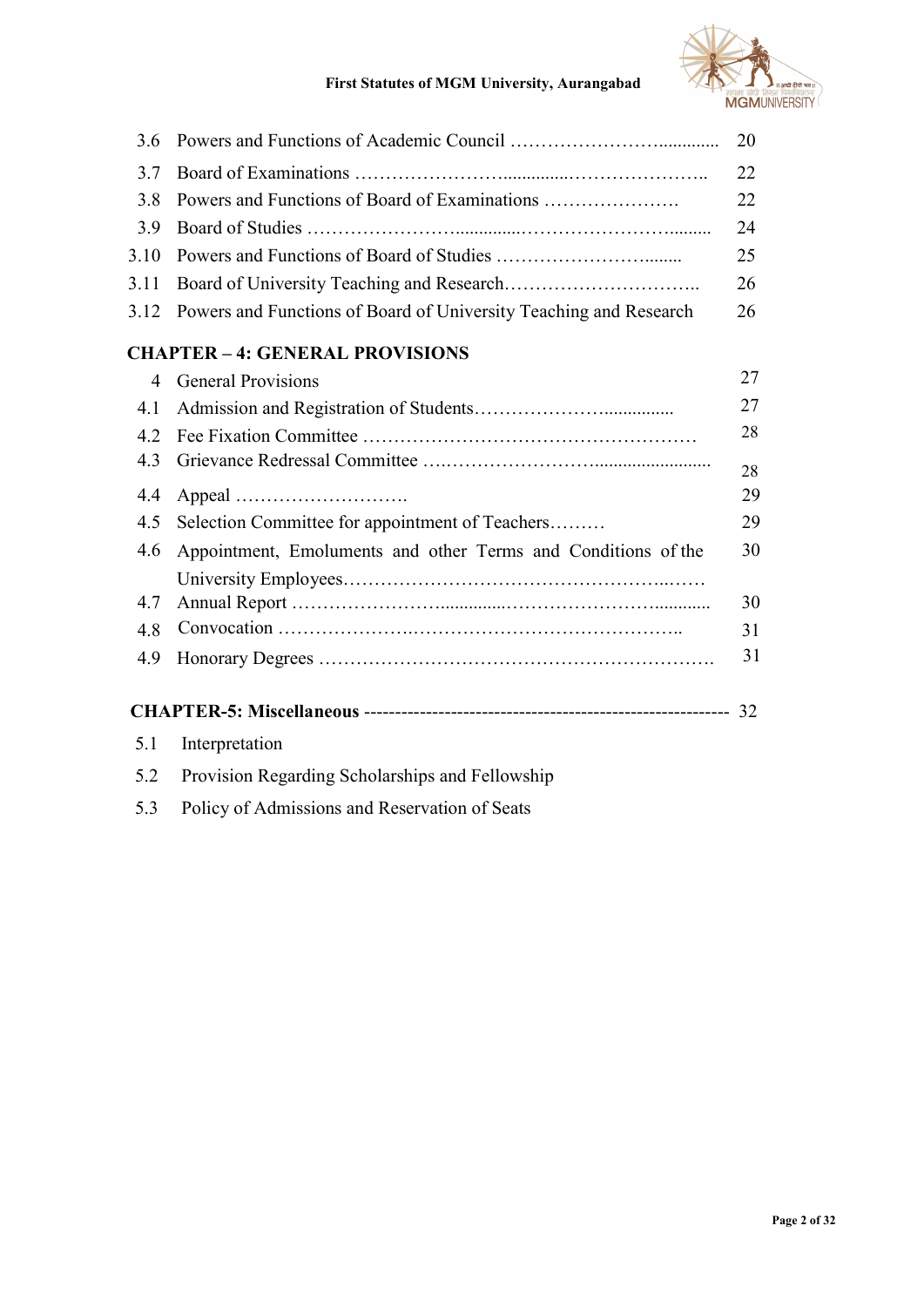

# CHAPTER – 1: PRELIMINARY

#### 1.1 Short Title and Commencement of the Statutes

These Statutes may be called the First Statutes of the MGM University, Aurangabad, and shall come into force from the date of publication in the official gazette, by the Government.

1.2 Definitions – In these Statutes, unless the context otherwise requires, -

1.2.1 All words and expressions used herein and defined in the MGM University, Aurangabad Act, 2019 shall have the meanings respectively assigned to them in the Act, Statutes and Ordinances.

1.2.2 "Act" means the MGM University, Aurangabad Act, 2019 ( Maha. Act No. XXVI of 2019);

1.2.3 "Academic Year" means a period of twelve months devoted to completion of requirements specified in the scheme and curriculum of the concerned course(s) for the year and apportioned into "terms". The Academic year is usually taken as starting from June of one year till May of the subsequent year.

1.2.4 "Authorities of the University" means authorities specified in section 20 of the Act and includes authorities declared by this Statute and Subsequent Statutes.

1.2.5 "Campus" means area of the MGM University, Aurangabad within which it is established.

1.2.5.1 "Off-campus centre" means a centre of the university established by it

 outside the main campus (within or outside the State) operated and maintained as its constituent unit, having the university's compliment of facilities, faculty and staff.

1.2.5.2 "off-shore campus" means a campus of the university established by it,

outside the country, operated and maintained as its constituent unit, having the university's compliment of facilities, faculty and staff.

1.2.6 "Course(s)" means prescribed area(s) or course(s) of study or program(s) and / or any other components leading to the conferment or award of degree, diploma, certificate or any academic distinction or title of the University.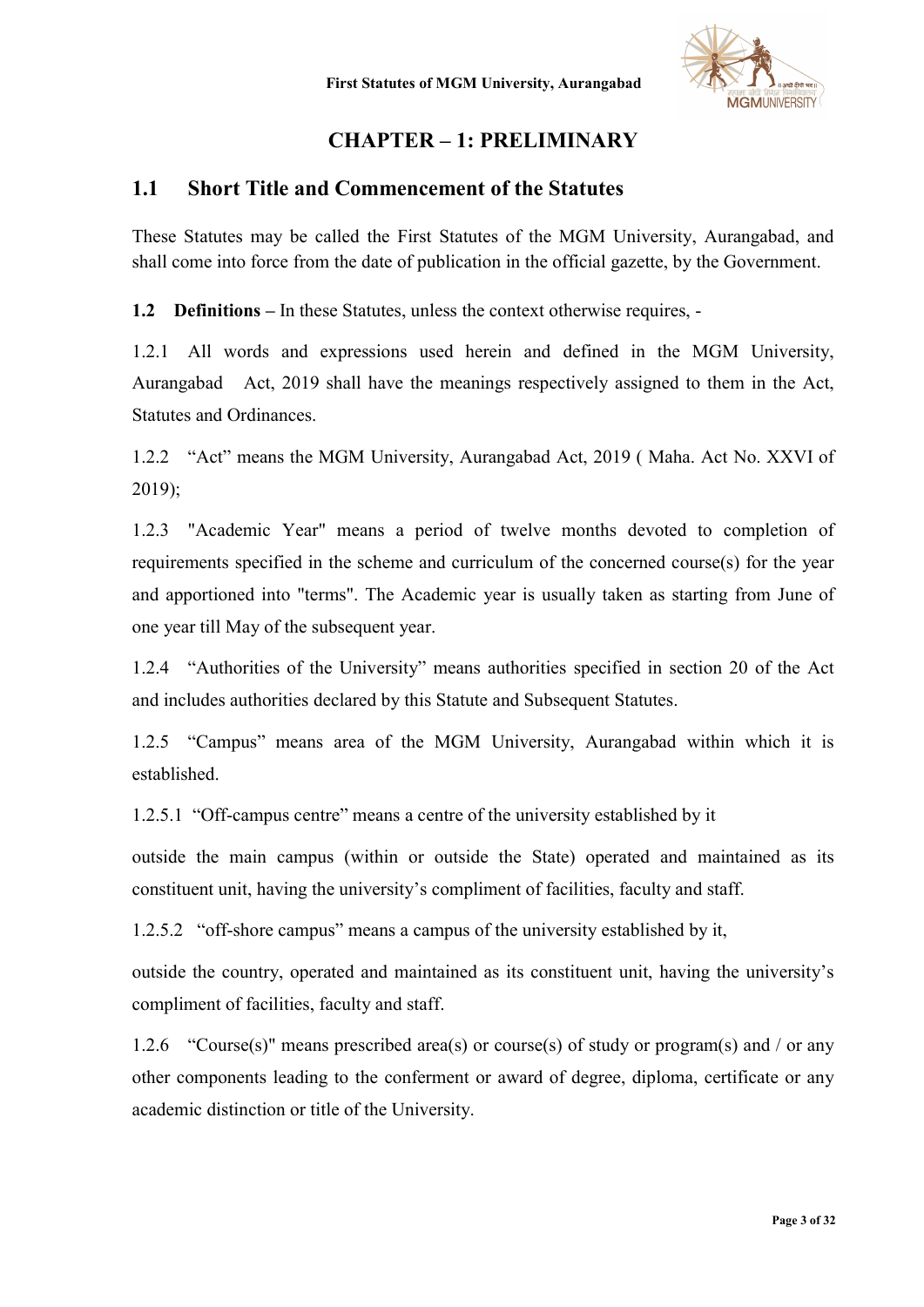#### First Statutes of MGM University, Aurangabad



1.2.7 The invitation to the respective Emeritus Professor should be through the panel or committee which will decide the selection on the merit of Emeritus Professor. He/she should be outstanding in the respective field and keeping in mind the current resource shortages because of COVID-19, the honorarium should be kept at a minimum level.

1.2.8 "Department" means a department in the MGM University, Aurangabad and it is a subdivision of the university with an administrative head maintained for the purpose of conducting a curriculum or curricula in a specified field of learning. A department has a separate budget, responsible to the budgetary authorities of the University of which it is a part. Each department shall be organized in such a manner as to provide general participation by staff members in the management of departmental affairs.

1.2.9 "Professor of Eminence" means a distinguished and highly experienced academician/scholar/professional with deep knowledge and devotion to concerned branch of knowledge.

1.2.10 "Practice Professor" means any person who is established practitioner of state of art, silks etc. irrespective of any academic qualification.

1.2.11 "Regular Education" means and includes delivering instruction, teaching, learning, education, training and related activities required for the courses at the Campus/campuses of the University.

1.2.12 "Research Centre" means Research Centers that are non-departmental academic or administrative units established for the purposes of facilitating collaborative research mainly within a Faculty.

1.2.13 "Research Institute" means the research institute created to facilitate collaborative & multi-disciplinary research between different Faculties and/or multi-university initiatives and to provide research-related services to the community.

1.2.14 "School" means school or faculty that is a part of the MGM University, Aurangabad specializing in a particular subject or group of related subjects.

1.2.15 "Scheme and Curriculum" means and includes nature, duration, pedagogy, syllabus, eligibility and such other related details (by whatever name it may be called) for the concerned courses(s) of the University.

1.2.16 "Seal" means the common seal of the University.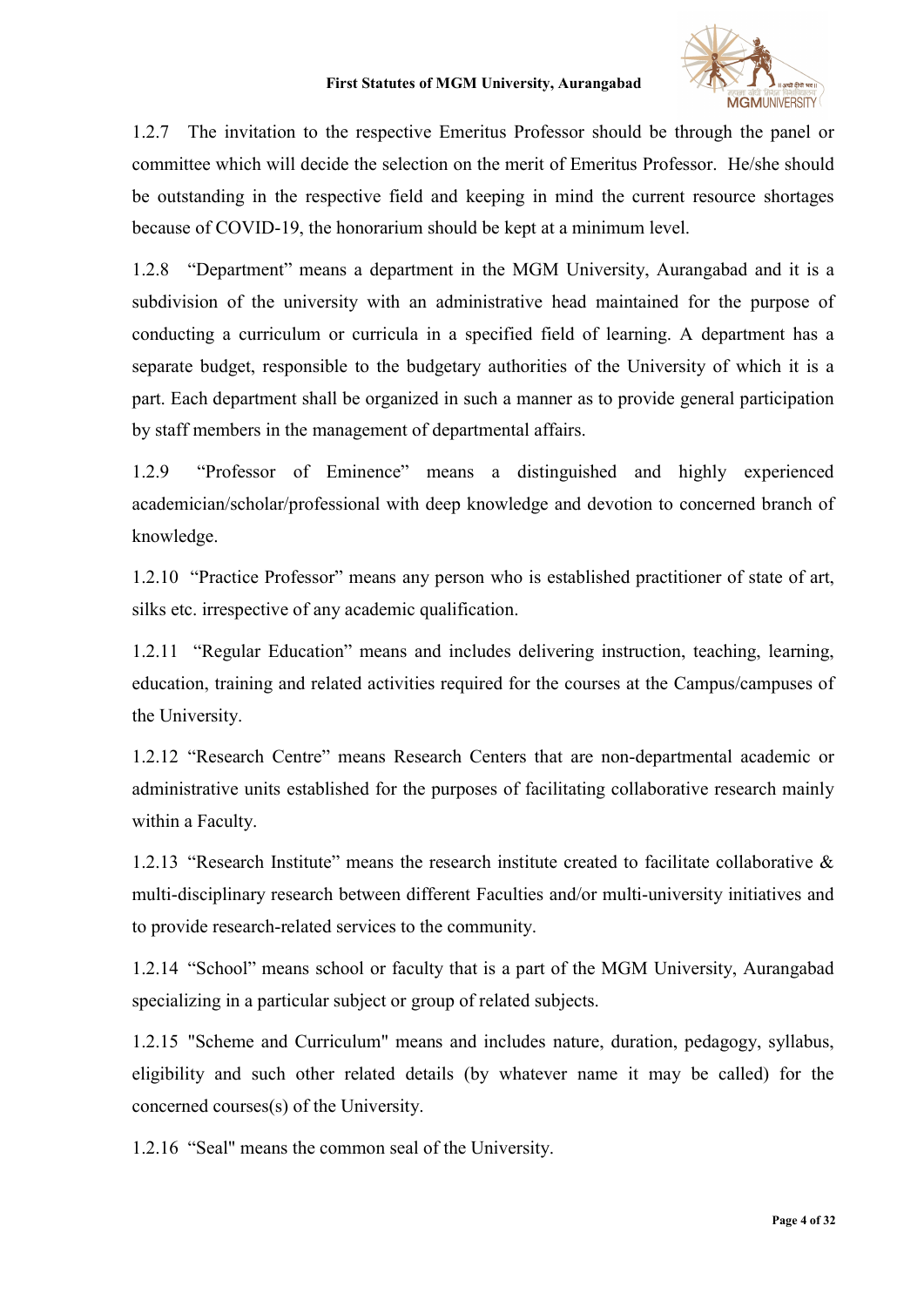

1.2.17 "Subject" means the basic unit (s) of instruction, teaching, training, research etc. by whatever names it may be called, as prescribed under the scheme and Curriculum.

1.2.18 "Teaching Associate" means who is a student of Masters Course or pursuing research degree & having communication skills may be considered for such appointment.

1.2.19 "Visiting Professor" means who is designated so as a teacher / professional / scholar in any branch of knowledge or from industry/ trade/ commerce.

1.2.20 "Instructor" means a person who is not formally qualified but master in the particular skill owing to his / her rich experience in the field. He /she is engaged specifically for practical or professional training.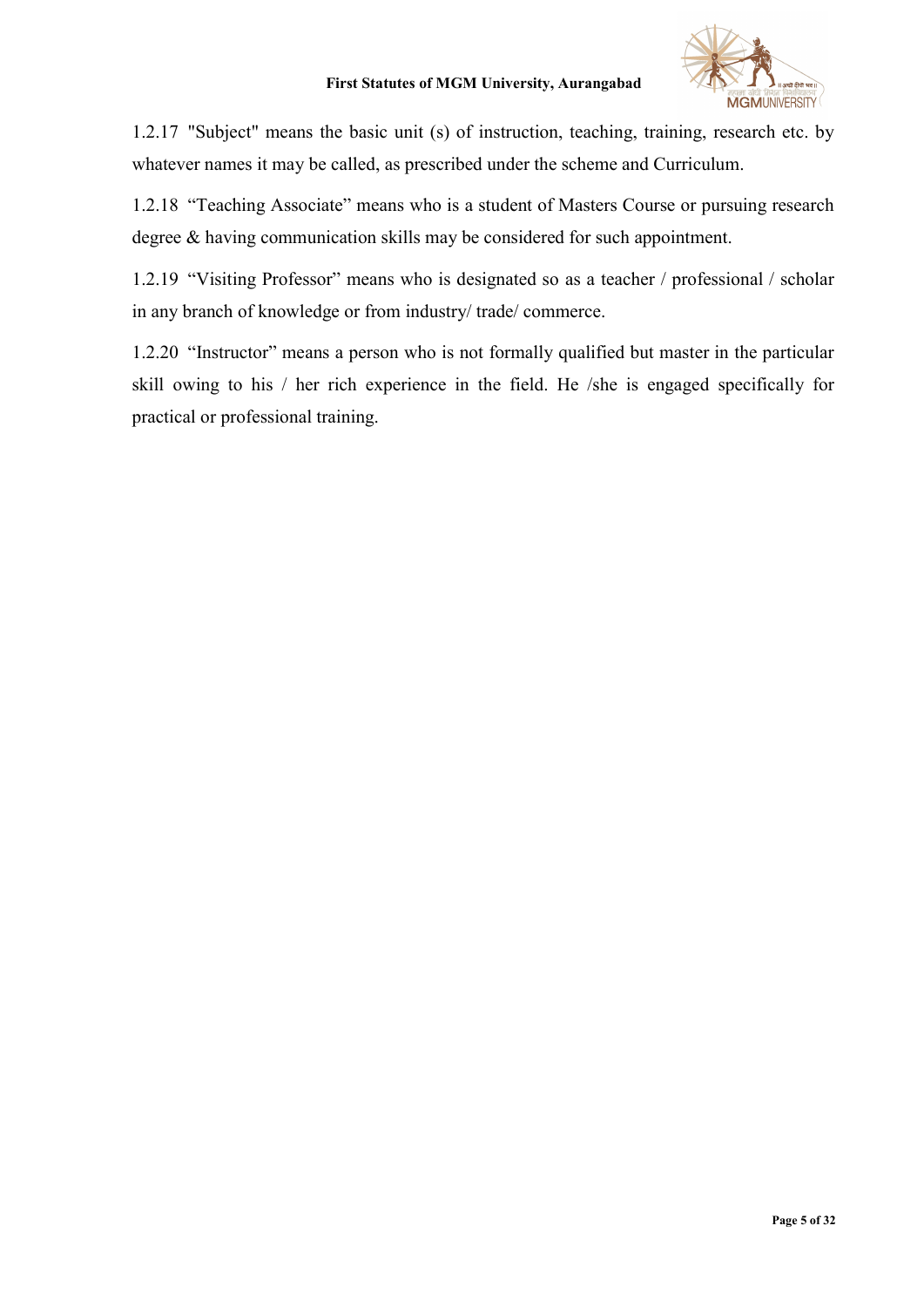

# CHAPTER – 2: OFFICERS OF THE UNIVERSITY

### 2.1 The President/Chancellor

#### Appointment, Terms and Conditions of the President/Chancellor:

(1) The President by virtue of his office shall be the Chancellor and the Head of the University.

(2) The President/Chancellor shall be appointed by the Sponsoring Body for a period of three years, with the approval of the Government in such manner, as may be prescribed by the rules.

(3) The President/Chancellor may in writing under his signature, to the Sponsoring Body, resign from his office by giving a notice of three months.

(4) The President/Chancellor shall preside over the convocation of the University for conferring Degrees, diplomas or other academic distinctions.

## 2.2 Powers of the President/Chancellor

 The President shall have following additional powers other than the powers given in section 12 of the Act:

(1) The President shall have the right to conduct either, suo motu or on representation received by him, an inspection of a School, hostel, office, or any other establishment or part of the University and of the examination centers himself or can direct any person or authority to do so. He may order an inquiry to be made in respect of any of these establishments. He may also order an inquiry to be made in respect of any matter connected with the administration and finances of the University.

(2) Every proposal for the conferment of an Honorary Degree, as recommended by the Committee appointed for the purpose by the Governing Body, shall be subject to confirmation by the President/Chancellor.

(3) The first appointment of the Vice-Chancellor, the Deans of the Faculties, the Registrar, the Chief Finance & Accounts Officer and the Controller of Examinations shall be made by the President/Chancellor.

### 2.3 Vice-Chancellor

#### Appointment, Terms and Conditions of the Vice-Chancellor:

(1) The Governing Body shall recommend three names from a panel of five names in alphabetical order to the Chancellor in a sealed envelope for appointment to the post of Vice-Chancellor within such period as the President/Chancellor may stipulate. The Governing Body may appoint a selection committee to shortlist the five candidates for the post of Vice-Chancellor.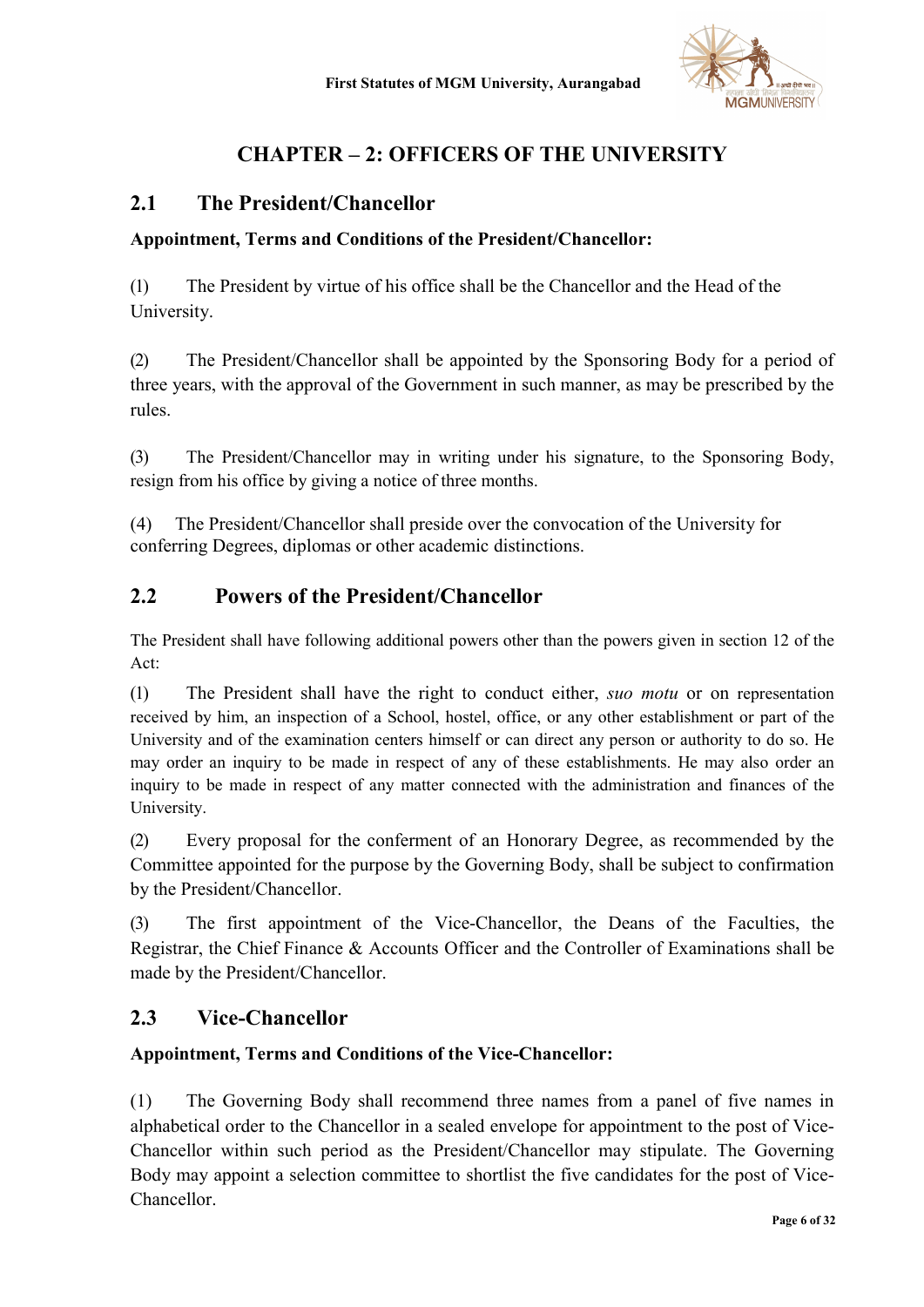

(2) The Vice-Chancellor shall be appointed by the President/Chancellor from the panel of three persons recommended by the Governing Body. The President may call all the three members from the panel for interaction and appoint one of them as the Vice-Chancellor.

(3) If the President/Chancellor finds the three persons are not suitable, the President/Chancellor can refer back to the Governing Body to search more applications. The applicants previously applied for this position will not be eligible to reapply

(4) The eligibility and criteria for the post of Vice-Chancellor shall be as may be prescribed by the rules and regulations issued by the University Grants Commission from time to time.

(5) The Vice-Chancellor may by writing to the President/Chancellor, resign from his office by giving a notice of three months. However, the President on request may relax the notice period.

(6) If the vacancy occurs in the office of the Vice-Chancellor because of leave, illness, suspension, resignation, termination or otherwise; the President may appoint a suitable person to act as the Vice-Chancellor for a period not exceeding one year, in the aggregate.

(7) The retirement age of the Vice-Chancellor shall be 65 years.

# 2.4 Powers and Duties of Vice-Chancellor

(1) The Vice-Chancellor shall observe and comply with provisions of the Act, Rules, Statutes, Ordinances and Regulations made by the University, State Government, Regulating Bodies and UGC.

(2) The Vice-Chancellor shall have the power to convene the meetings of any of the authorities, bodies and committees as and when he considers it necessary so to do.

(3) The Vice-Chancellor shall have the power to constitute committees which he deems necessary for the performance of the duty assigned to him by or under the Act.

(4) The Vice-Chancellor shall oversee and monitor officers and staff; the working, performance and administration of the departments; institutions of specialized studies, laboratories, library, museums, hostels, sports facilities and schools maintained by the University.

(5) The Vice-Chancellor may call for reports from the University Schools, hostels, or any other department imparting education or working under or supervision of the University in respect of any of the activities, as he may deem it necessary for the proper functioning of the University.

(6) The Vice-Chancellor shall supervise and control the residence, conduct and discipline of the students of the University. He shall also oversee the general welfare of the students of the University.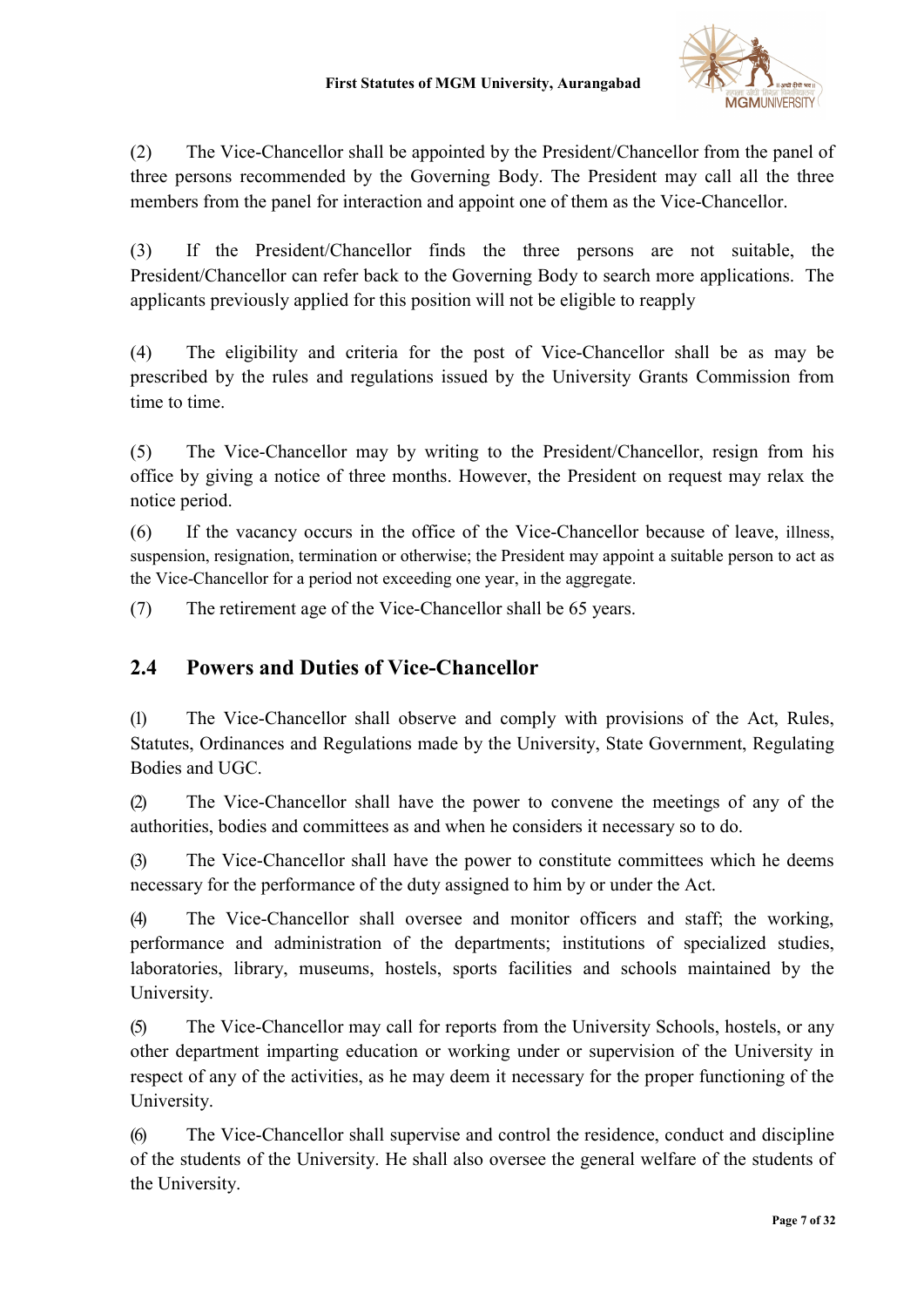

(7) The Vice-Chancellor shall have power to call for any documents and information from any of the schools/departments/colleges/institutes/ centres of the University in respect of any matter connected with teaching, examination, research or any matter affecting the discipline or efficiency of teaching in the schools, as he thinks fit and necessary.

(8) Where any matter is required to be regulated by the Statutes, Ordinances and Regulations, but no Statutes, Ordinances or Regulations are made in that behalf the Vice-Chancellor may, for the time being, regulate matter by issuing such written directions after consulting the President/Chancellor as he thinks necessary, and shall, at the earliest opportunity thereafter, place them before the Governing Body or other authority or body concerned for approval. He may, at the same time, place before such authority or body for consideration the draft of the Statutes, Ordinances and Regulations, as the case may be, required to be made in that behalf.

(9) The Vice-Chancellor shall place before the Governing Body a report of the work of the university periodically.

# 2.5 Deans of Faculties

#### Appointment, Terms and Conditions of the Dean:

(1) The Dean of the faculty shall be appointed by the President by open selection through a selection committee comprising of the following members :

- i) President/Chancellor Chairman
- ii) Representative of the Governing Body
- iii) Vice-Chancellor
- iv) Expert in the field nominated by the President/Chancellor
- v) Registrar Member Secretary

(2) The Dean shall be appointed for a period of three years and shall be eligible for reappointment.

(3) The Dean shall be the Academic Officer of the faculty and shall supervise and control over the academic affairs of the faculty.

(4) The Deans shall work under the control, direction and superintendence of the Vice-Chancellor.

(5) The Dean of Faculties should be an academician with an outstanding and exceptional back ground in the respective field.

### 2.6 Powers and Duties of the Deans of Faculties

The Powers and duties of the Dean shall be as under;-

(1) He shall preside over the meetings of the faculty and shall see that the various decisions taken at these meetings are implemented and submit its report to the Vice-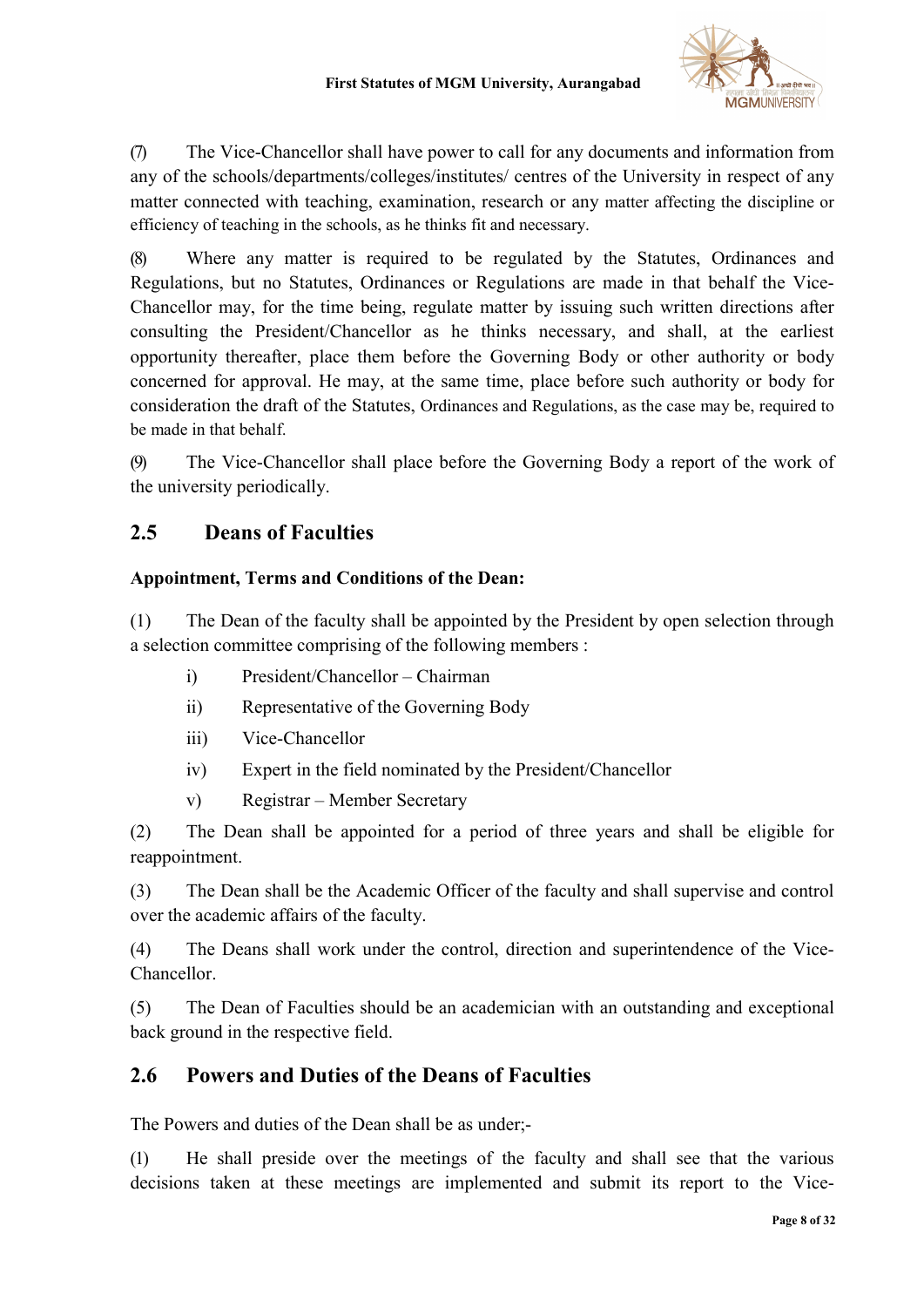

Chancellor;

(2) He shall be responsible for the academic development and application of quality benchmarks for the various academic programmes, maintenance of standards of teaching and research and training of teachers within his faculty;

(3) The Dean shall also exercise the following powers and perform following duties:

a) facilitate the creation of a learner-centric environment conducive for quality education and faculty maturation to adopt the required knowledge and technology for participatory teaching and learning process;

b) arrange for feedback responses from the students, the teachers, the nonteaching staff, the parents and the other stakeholders on quality- related institutional processes;

c) arrange for document of the various programs/activities of higher education, leading to quality improvement;

d) coordinate the quality-related activities, including adoption and dissemination of good practices; development and maintenance of institutional database through management information system for the purpose of maintaining /enhancing the quality;

e) develop quality culture in the University;

f) planning and implementation of academic programmes such as orientation courses, seminars, in service and other training programmes organized by University for academic competence of the faculty members;

g) make proposals to the Board of Management through the Academic Council for institution of fellowships, travelling fellowships, scholarships, studentships, medals and prizes and making regulations for their award;

h) control, regulate and coordinate research activities to maintain standards of teaching and research in the University;

i) make recommendations to the Academic Council regarding the norms of recognition of post-graduate teachers and research guides/ supervisors in post-graduate departments in the University;

j) recommend to the Academic Council the course structure for undergraduate, post-graduate, M. Phil., pre-Ph.D., and Ph. D. courses;

k) exercise such other powers and perform such other duties as directed by the Vice-Chancellor;

l) co-ordinate and supervise the procedure of admission of students in the University;

m) make arrangements for classes including, evening classes, diploma courses, etc.;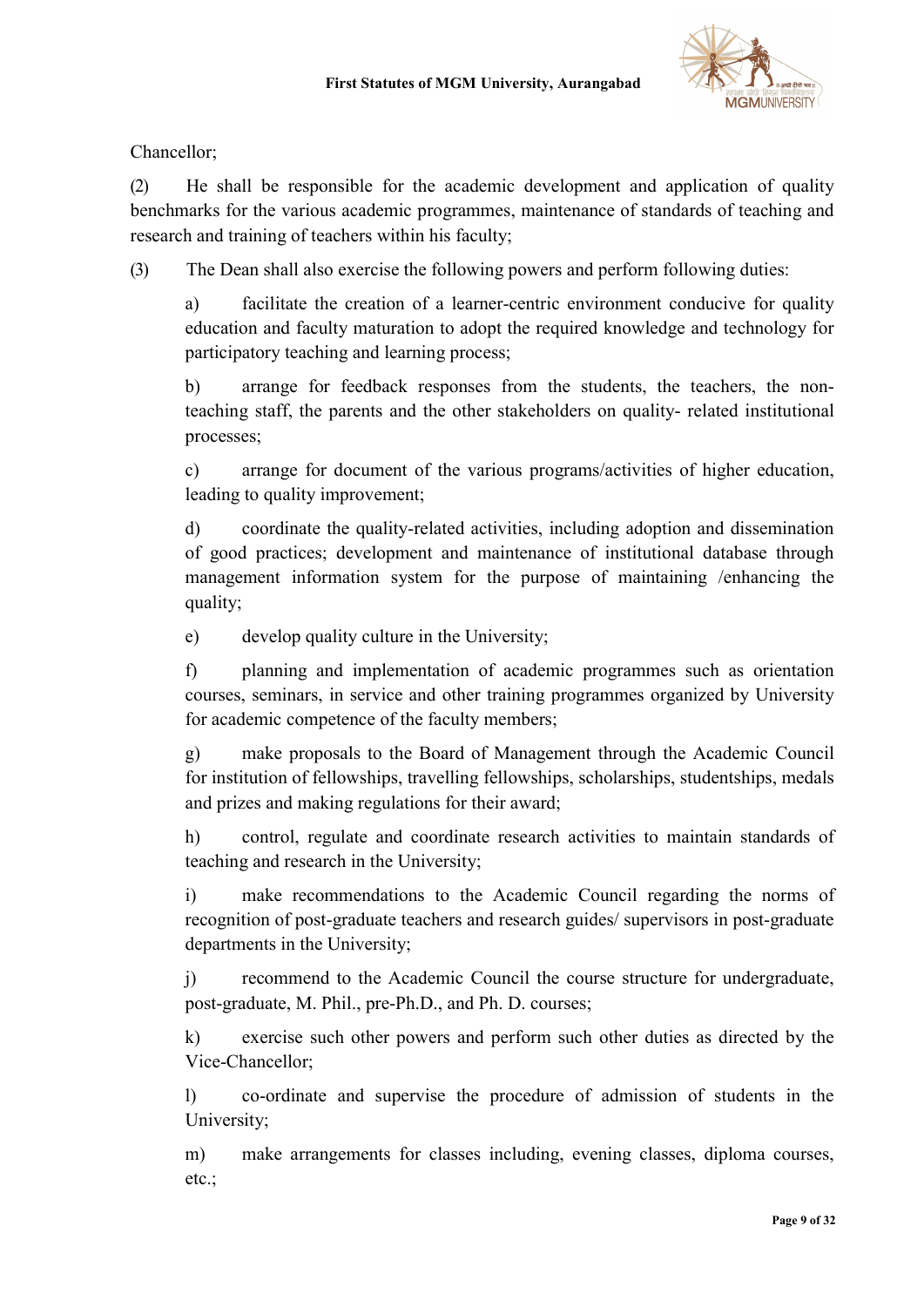

- n) get the academic calendars prepared;
- o) prepare proposals of fellowship and other distinctions;
- p) co-ordinate with other Deans in respect of matters of inter-faculty;

q) consider and decide upon the grievance of students regarding enrollment, eligibility and migration.

### 2.7 Registrar

#### Appointment, Terms and Conditions of the Registrar:

(1) The Registrar shall be a full-time salaried officer of the University and shall be appointed by the President/Chancellor on the recommendation of a Selection Committee, for a tenure of five years, which may be renewed for similar term by the President/Chancellor.

(2) The qualifications and experience for appointment of the Registrar shall be of Professor in higher education or at least 10 years of equivalent experience in an industry.

(3) The emoluments and other terms and conditions of service of Registrar shall be as per the policy of the Management of the University.

(4) When the office of the Registrar is vacant or when the Registrar is, by reason of illness, absence or otherwise, unable to perform the duties of his office, the President/Chancellor may appoint a suitable person to officiate as the Registrar until the Registrar resumes duties.

(5) The Registrar may by writing under his signature addressed to the President/Chancellor, resign from his office by giving notice of three months.

(6) The Registrar shall work under control, direction and superintendence of the Vice-Chancellor.

### 2.8 Powers and Duties of the Registrar

(1) The Registrar shall be Member-Secretary of the Governing Body, the Academic Council, and the Board of Management. He shall place before these authorities all such information as may be necessary for the transaction of the business. He shall also be the Secretary of Selection Committee for the appointment of the deans/teachers of the University.

(2) To represent the University in any suits or proceedings filed in the court or before statutory authorities by or against the University, the Registrar shall sign powers of attorney and verify the pleadings.

(3) It shall be the duty of the Registrar-

- a) to be custodian of the records, the common seal and such other property of the University as the Board of Management may commit to his charge;
- b) to issue all notices convening meetings of the Governing Body, Board of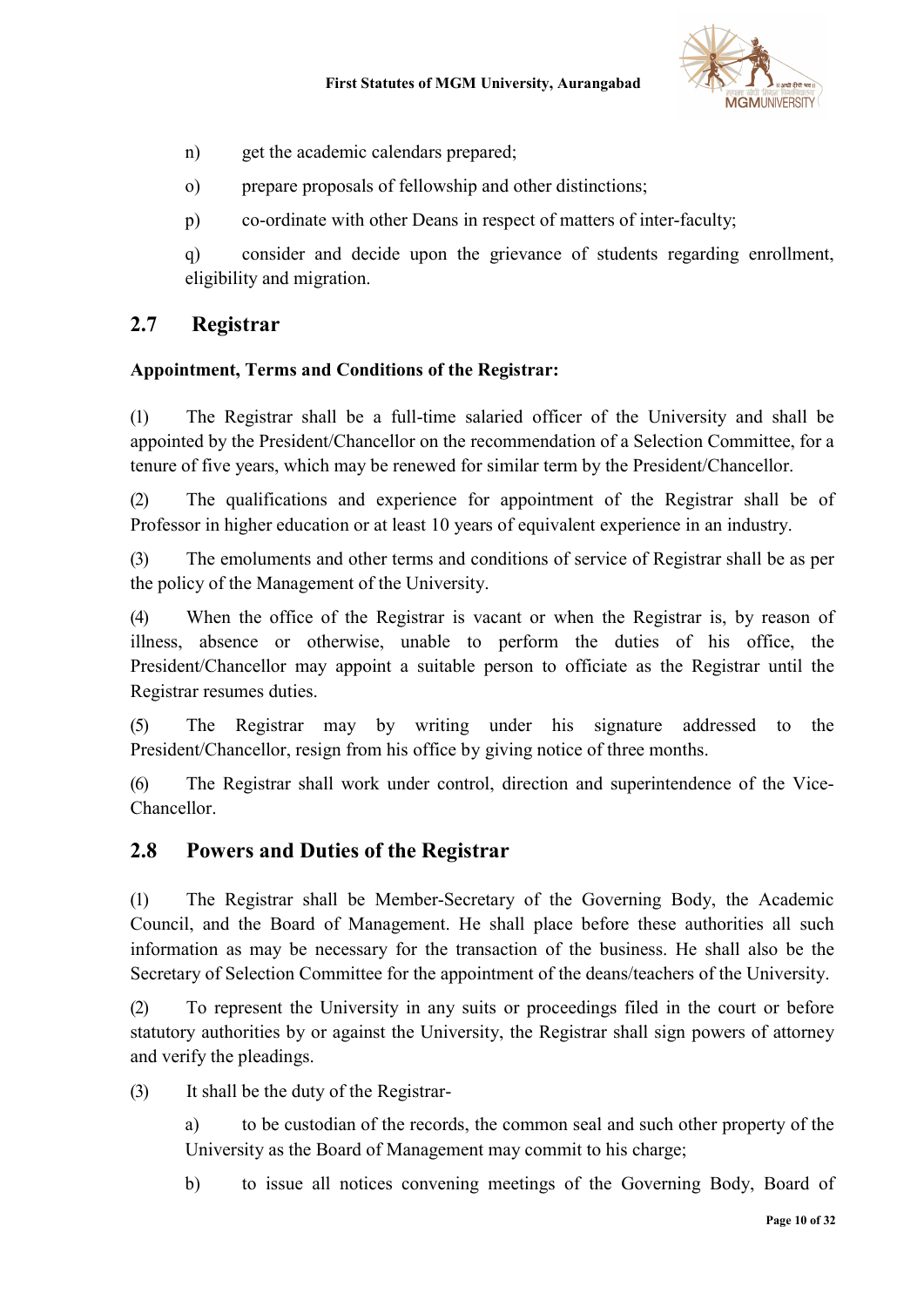

Management, Academic Council or any other committee appointed by the authority of the University or Vice-Chancellor;

c) to prepare the agenda of the meetings of the authorities of the University and circulate the same to the concerned members:

d) shall receive complaints and suggestions regarding improvement of administration;

e) shall perform such other duties as may be directed by the President/Chancellor and the Vice-Chancellor.

## 2.9 Controller of Examinations

#### Appointment, Terms and Conditions of the Controller of Examination:

(1) The Controller of Examination shall be a full-time salaried officer of the University appointed by the President/Chancellor on the recommendations of a selection committee for a tenure of three years which may be reviewed by the President/Chancellor for a similar term.

(2) The qualifications and experience for appointment of the Controller of Examinations shall be equivalent to Professor.

(3) The emoluments and other terms and conditions of service of the Controller of Examinations shall be decided by the Governing Body of the University.

(4) When the office of the Controller of Examination is vacant or when the Controller of Examination is, by reason of illness, absence or otherwise, unable to perform the duties of his office, the Vice-Chancellor in consultation with President/Chancellor may appoint a suitable person to officiate as the Controller of Examinations.

(5) The Controller of Examinations may by writing under his signature addressed to the President, resign from his office by giving a notice of three months. The President/chancellor or Vice-Chancellor can relax this.

### 2.10 Powers and Duties of Controller of Examinations

(1) The Controller of Examinations shall be the principal Officer in-charge to conduct examinations/entrance tests and declaration of their results and making it available on internet and intranet for the students. He shall discharge his functions under the supervision, direction and control of the Vice-Chancellor.

(2) The Controller of Examinations shall be the Member Secretary of the Board of Examination and may be invited to a meeting of the Board of Management or Governing Body, as and when required. But he shall have no right to vote.

(3) The Controller of Examinations shall be responsible for making all the arrangements necessary for conducting examinations and tests properly and timely declaration of their results.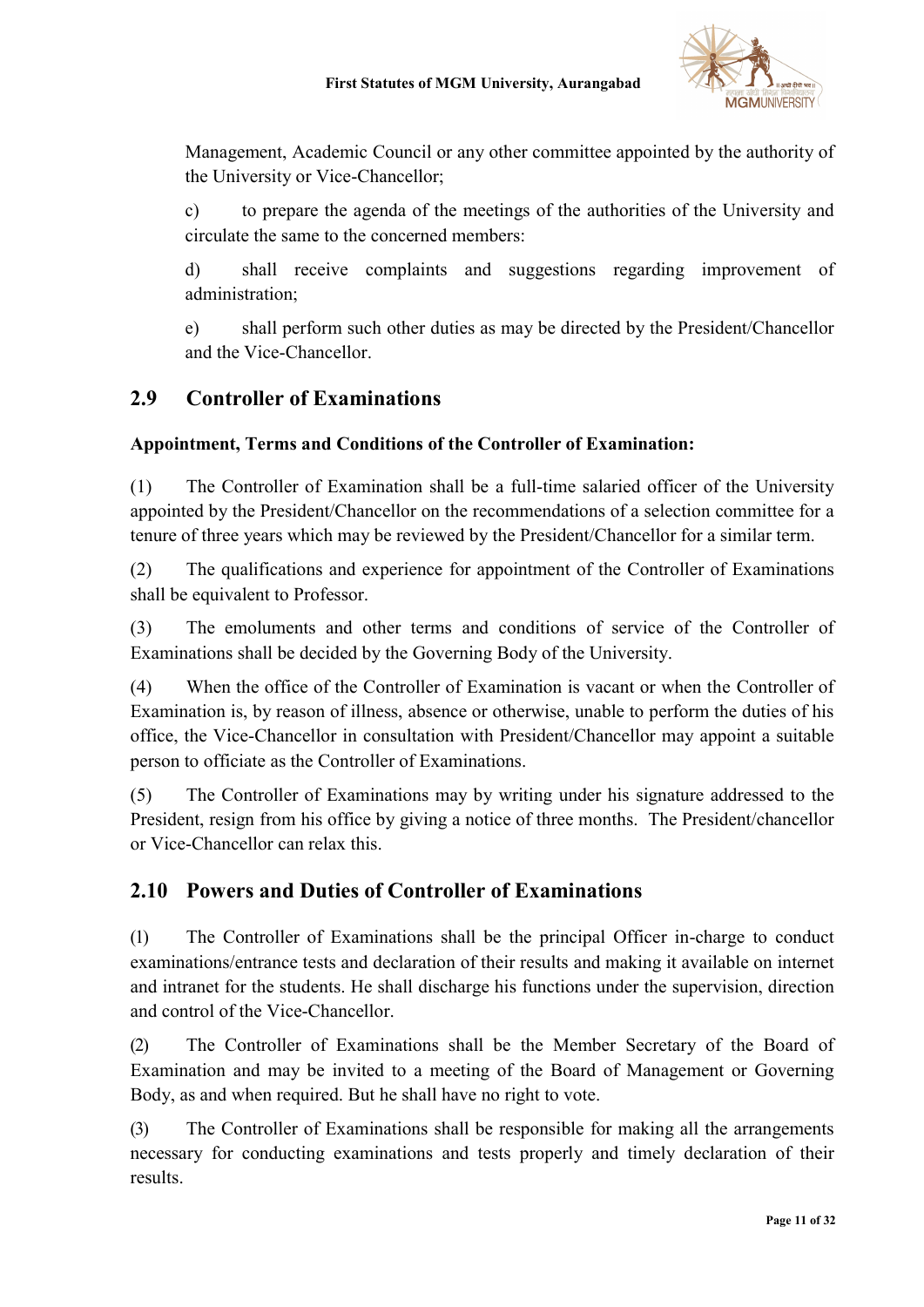

(4) The Controller of Examinations shall perform the following duties and responsibilities, namely:

a) to prepare and announce in advance the calendar of examinations which shall be placed before the Board of Examinations;

b) to appoint Examiners and Moderators from the list approved by the Board of Examinations;

c) to arrange for question papers and blank answer books and their safe custody;

d) to arrange to get performance of the candidates at the examinations properly assessed and to process results;

e) to postpone or cancel examinations in part or in whole, in the event of malpractices or if the circumstances so warrant and take disciplinary action or initiate any civil or criminal proceedings, against any person or group of persons alleged to have committed malpractices; with prior approval of the Vice-Chancellor. He shall report these actions in the immediate Board of Examinations meeting for their perusal.

f) to implement the recommendations of the Board of Examinations pertaining to conducting and supervising the online examinations pattern for the courses wherever feasible;

g) to take disciplinary action where necessary against the candidates, papersetters, examiners, moderators, or any other persons connected with examinations and found guilty of malpractices in relation to the examinations as per the decision of Board of Examination;

h) to make appraisal from time to time of the conduct of the University Examinations, wherever required to ensure efficiency and confidentiality;

i)to submit report regarding conduct of examinations to the Board of Examination and Academic Council.

(5) The Controller of Examination shall suggest to the Vice-Chancellor in all matters related to the Examinations and shall exercise such other powers and perform such other duties as may be assigned to him, from time to time, by the Board of Examinations and the Vice-Chancellor.

# 2.11 Chief Finance and Accounts Officer

### Appointment and Terms and Conditions of Chief Finance and Accounts Officer:

(1) The Chief Finance and Accounts Officer shall be a full-time salaried officer of the University and shall be appointed by the President on the recommendation of Selection Committee for a tenure of three years, which may be renewed for similar term by the President/Chancellor.

(2) The Chief Finance and Accounts Officer shall be an officer of the University responsible for handling finance, accounts and audit of the University.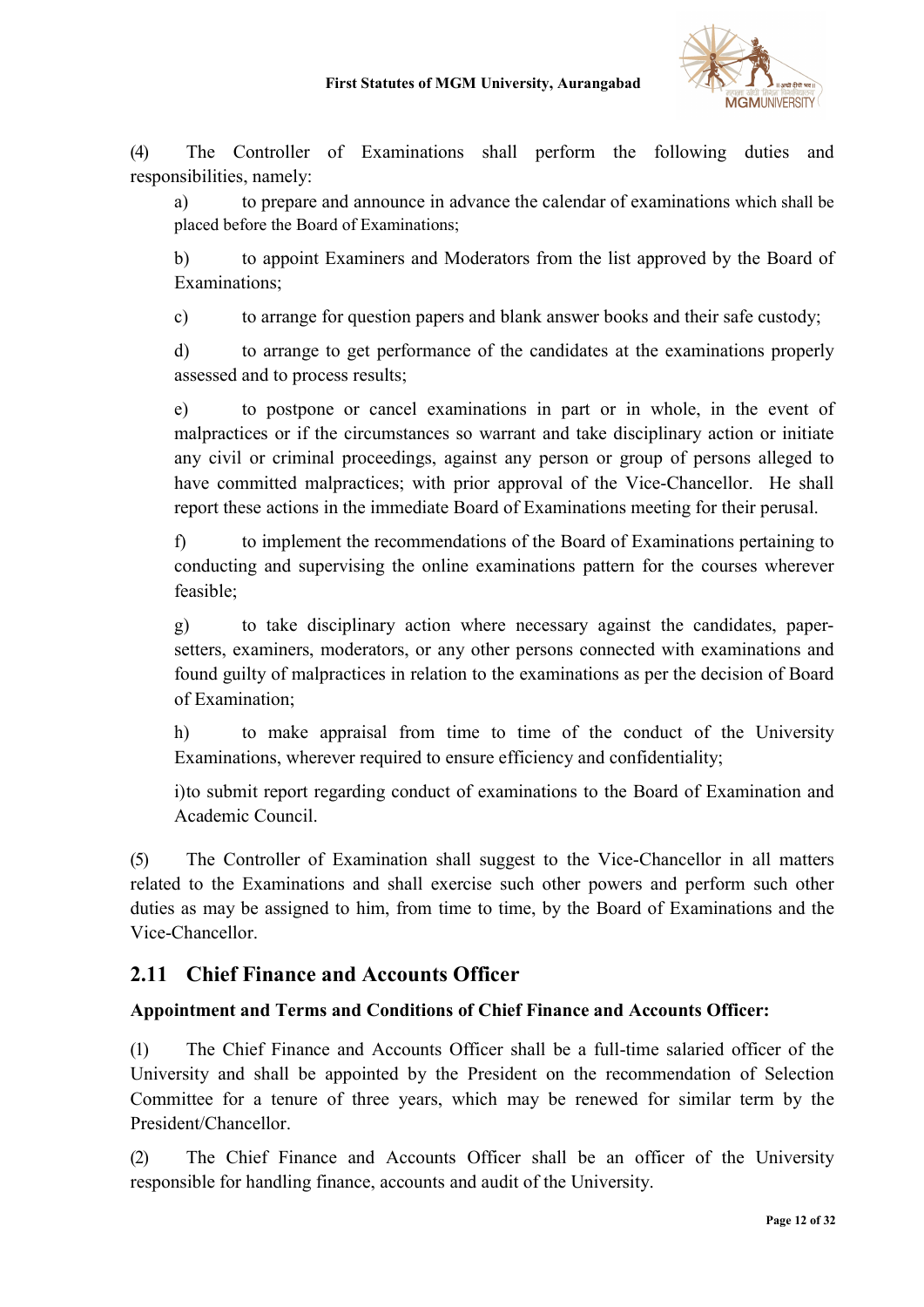

(3) The qualifications of Chief Finance and Accounts Officer shall be asunder:

a) CA/ICWA or Post Graduate from faculty of commerce or finance with minimum ten years' experience of working in a recognized University or Institute or Organization to manage finance, accounts and audits.

b) In case of exceptional candidate, number of years of experience and / or qualification may be relaxed.

(4) The emoluments and other terms and conditions of service of Chief Finance and Accounts Officer shall be as per the policy of the Management of the University.

(5) When the office of the Chief Finance and Accounts Officer is vacant or when the Chief Finance and Accounts Officer is, by reason of illness, absence or otherwise, unable to perform the duties of his office, the President/Chancellor may appoint a suitable person to officiate as the Chief Finance and Accounts Officer until the Chief Finance and Accounts Officer resumes duties.

(6) The Chief Finance and Accounts Officer may by writing under his signature addressed to the President, resign from his office by giving a notice of three months.

(7) The Chief Finance and Accounts Officer shall work under the direction, supervision and control of the President/Chancellor and the Vice-Chancellor.

(8) The Chief Finance and Accounts Officer shall be responsible for presenting the annual budget, statement of accounts and audited statements to the Board of Management and the Governing Body.

# 2.12 Powers and Duties of Chief Finance &Accounts Officer

The duties of the Chief Finance and Accounts Officer shall be to-

(1) exercise general supervision over the funds of the university, and shall apprise the President and the Vice-Chancellor as regards the finances of the university;

(2) manage the funds, and investments, including trust and endowed property, for furthering any of the objects of the university;

(3) ensure that the limits fixed by the university for recurring and non recurring expenditure for a year are not exceeded, and that all allocations are expended for the purposes for which they are granted or allotted; keep watch on the state of the cash and bank balance and of investments;

(4) keep watch on the progress of collection of revenue and suggest the President/Chancellor and Vice-Chancellor on the methods to be employed for collection;

(5) collect the charges such as fees etc. disburse the payments and maintain the accounts of the University;

(6) arrange for the conduct of continuous internal audit of the accounts of the University and shall pre-audit such bills as may be required in accordance with any standing orders in that behalf;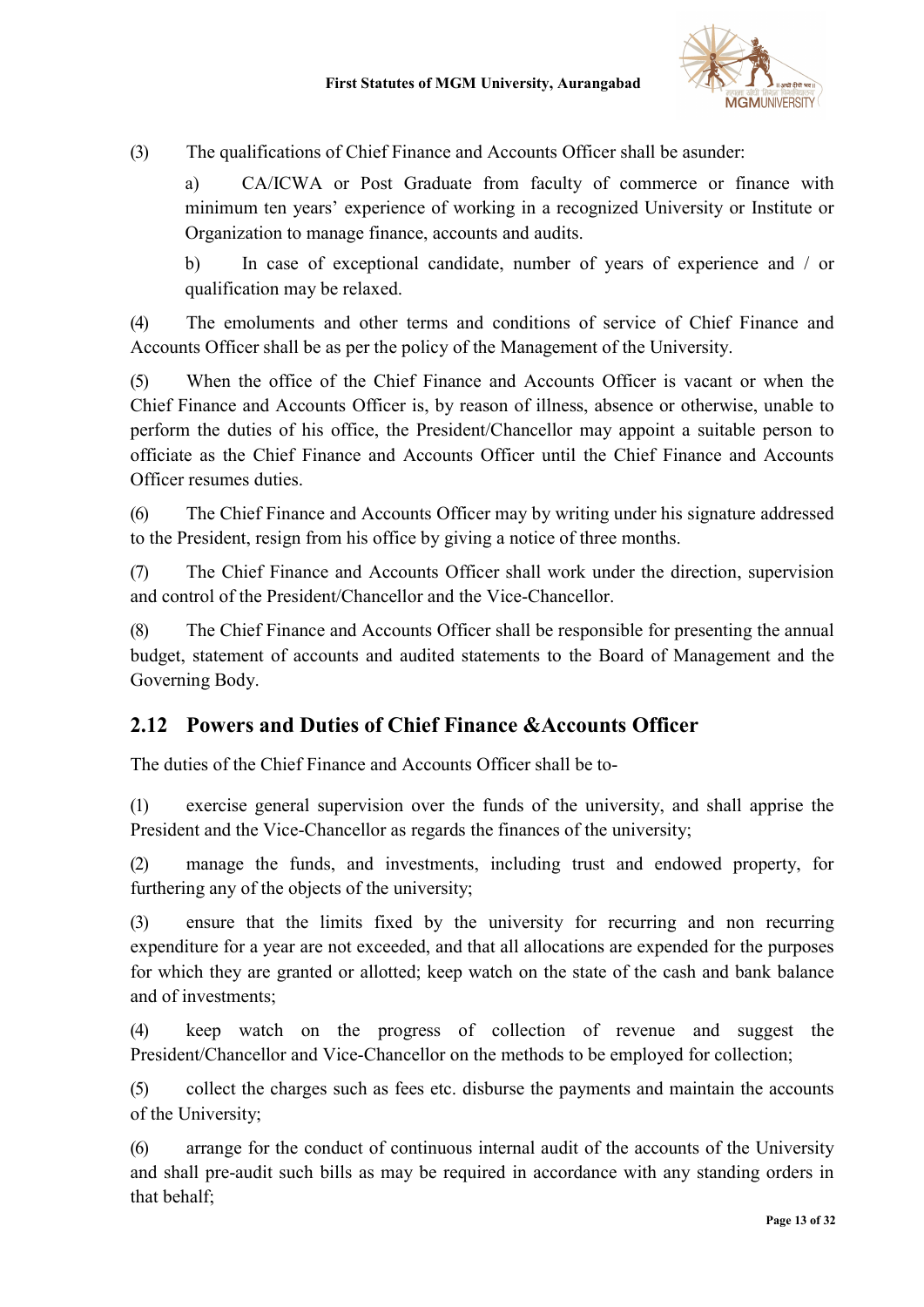

(7) perform such other functions in respect of financial matters as may be assigned to him by the Governing Body or the Board of Management or the Vice-Chancellor;

(8) ensure that the registers of buildings, land, equipment and machinery are maintained up-to-date and that the stock taking of equipment and other consumable materials in all offices, University Departments, colleges, workshops and stores of the university is conducted regularly;

(9) probe into any unauthorized expenditure and other financial irregularities and suggest to the competent authority, disciplinary action against persons at fault;

(10) propose to the Vice-Chancellor that explanation be called for unauthorized expenditure or other financial irregularities from any university teacher;

(11) propose to the Registrar that explanation be called from any non- teaching staff for unauthorized expenditure or irregularities in any particular case, and recommend disciplinary action against the person/persons at fault;

(12) call from any office, centre, laboratory, departments or schools of the university, for any information and returns that he thinks necessary for the proper discharge of his financial responsibilities;

(13) have the accounts of the University audited regularly;

(14) submit unaudited quarterly report to the President, Governing Body and Board of Management;

(15) to ensure the compliances of statutory provisions in respect of finance, revenue and taxes applicable to the University.

(16) exercise such other powers, perform such other duties, and discharge such other financial functions as are assigned to him by the President/ Chancellor and Vice-Chancellor.

# 2.13 Selection Committee for the appointment to the Post of Registrar / Controller of Examinations / Chief Finance and Accounts Officer

The Selection Committee for recommending suitable name(s) to the President for appointment of Registrar, Controller of Examinations, Chief Finance and Accounts Officer, as the case may be, shall consist of the following:

- 1. the President/Chancellor Chairperson:
- 2. the Vice-Chancellor;
- 3. one nominee of the Governing Body;
- 4. one expert having special knowledge in the field related to the post who are not connected with the University, nominated by the President.
- 5. Registrar, Member Secretary if he is not a candidate for the post.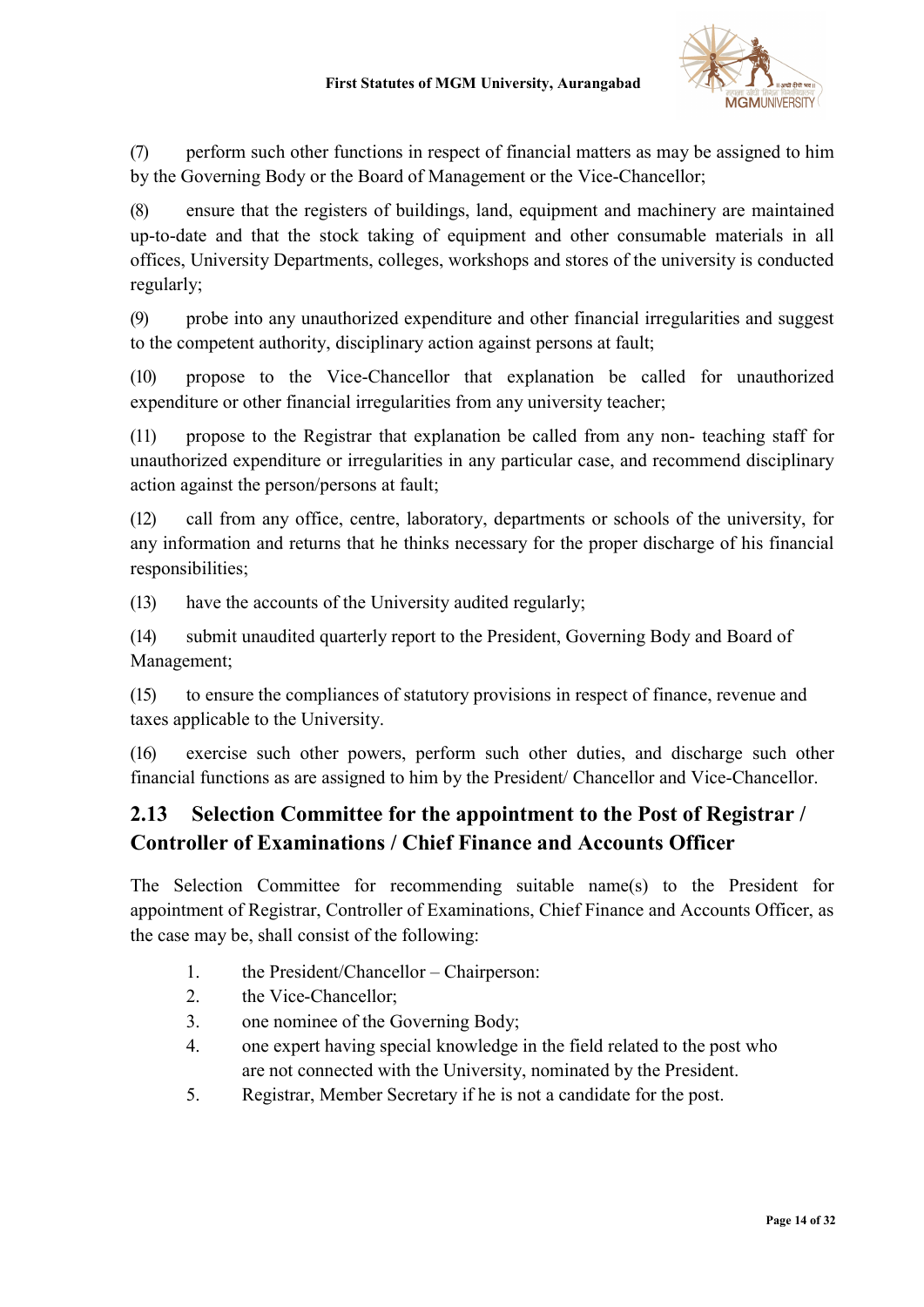

# CHAPTER – 3: AUTHORITIES OF THE UNIVERSITY

## 3.1 Governing Body

(1) There shall be a Governing Body as contemplated in section 21 of the Act and shall exercise powers and functions incorporated therein.

## 3.2 Powers and Functions of Governing Body

(1) The Governing Body shall be the supreme authority and principal executive body of the University and shall have the following powers, namely:

(2) To hold, control and administer the property, assets and funds of the University;

(3) To manage and invest moneys belonging to, or kept in Trust with the University;

(4) To enter into, comply with, vary, enforce or cancel, renew contracts;

(5) To approve opening, operation and closure of accounts with banks and other financial institutions and signing of any financial documents and contracts on behalf of the University;

(6) To approve fee structure for various programmes of study or for other academic activities etc;

(7) To approve and review various categories of teachers, officers and other staff of the University as well as their terms and conditions of service;

(8) To review and approve, from time to time, the work of various bodies including the policies, plans and procedures and suggest measures for the improvement and development of the University;

(9) To take/ authorize whatever measures necessary to promote, protect and defend the interests of the University, in any legal or other proceedings;

a) to provide general superintendence and directions and to control functioning of the University by using all such powers as are provided by the Act and Statutes and Ordinances of the University;

b) to review the decisions of other authorities of the University in case they are not in conformity with the provisions of this Act or the Rules or regulations made there under;

c) to approve the budgets and annual report of the University;

d) to lay down the policies to be followed by the University;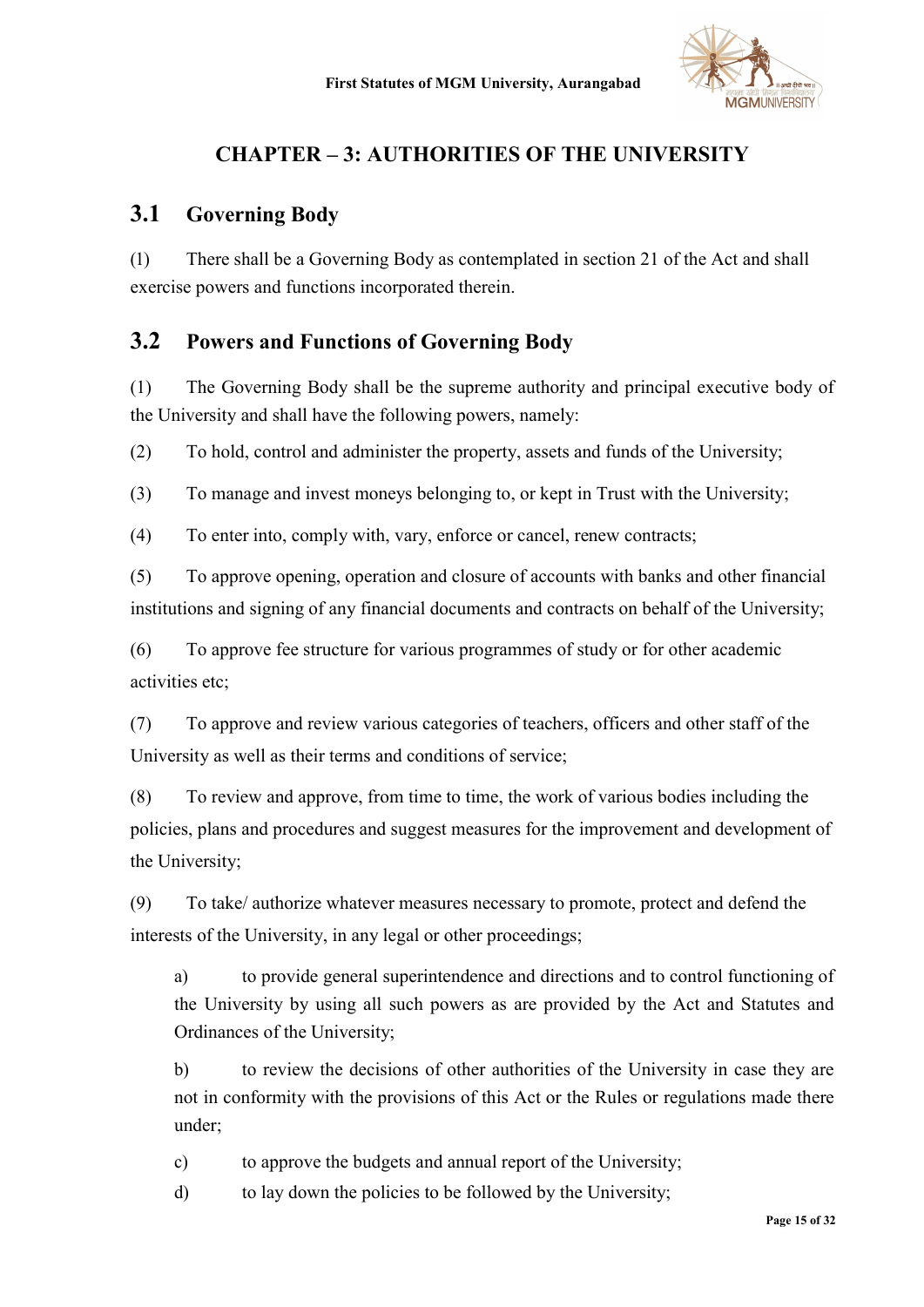

e) to make, amend or repeal statutes;

f) to carry out such activities as may be necessary in furtherance of the objects of the University;

g) to provide instruction, training and research in such branches of learning as the University may think fit and to make provision for research and advancement and dissemination of knowledge particularly in professional and innovative courses;

h) to establish and maintain departments/schools/faculties of the University;

i) to develop innovative patterns of teaching for the programs/courses run in the University;

j) to make provisions for curricular, co-curricular, extracurricular activities for the students and employees;

k) to create academic, administrative support staff and other necessary posts;

l) to grant and confer degrees, titles, diplomas, certificates and other academic distinctions on persons who have pursued and passed an approved Programmes of study of the University, subject to such conditions as the University may determine and to withdraw any such degrees, titles, diplomas, certificates and other academic distinction on good and sufficient cause;

m) to consider the recommendations of the Board of Management and thereupon confer honorary degrees or other academic distinctions;

n) to hold and manage endowments and arrange other properties and funds of the University and to raise loans by mortgaging properties of the University or otherwise required for the purposes of the University by seeking approval of the sponsoring bodies;

o) to approve fees and to demand and receive such fees and other charges as may be prescribed from time to time;

p) to institute and maintain hostels and to recognize places of residence for the students/faculty of the University and to withdraw such recognition accorded to any such places of residence;

q) to supervise and control the places of residence for the students/faculty of the University and to maintain the discipline;

r) to create academic, technical, administrative, ministerial and other posts;

s) to regulate and enforce discipline amongst the employees of the University and to take such disciplinary measures as may be necessary;

Page 16 of 32 t) to institute professorship, associate professorship, assistant professorship and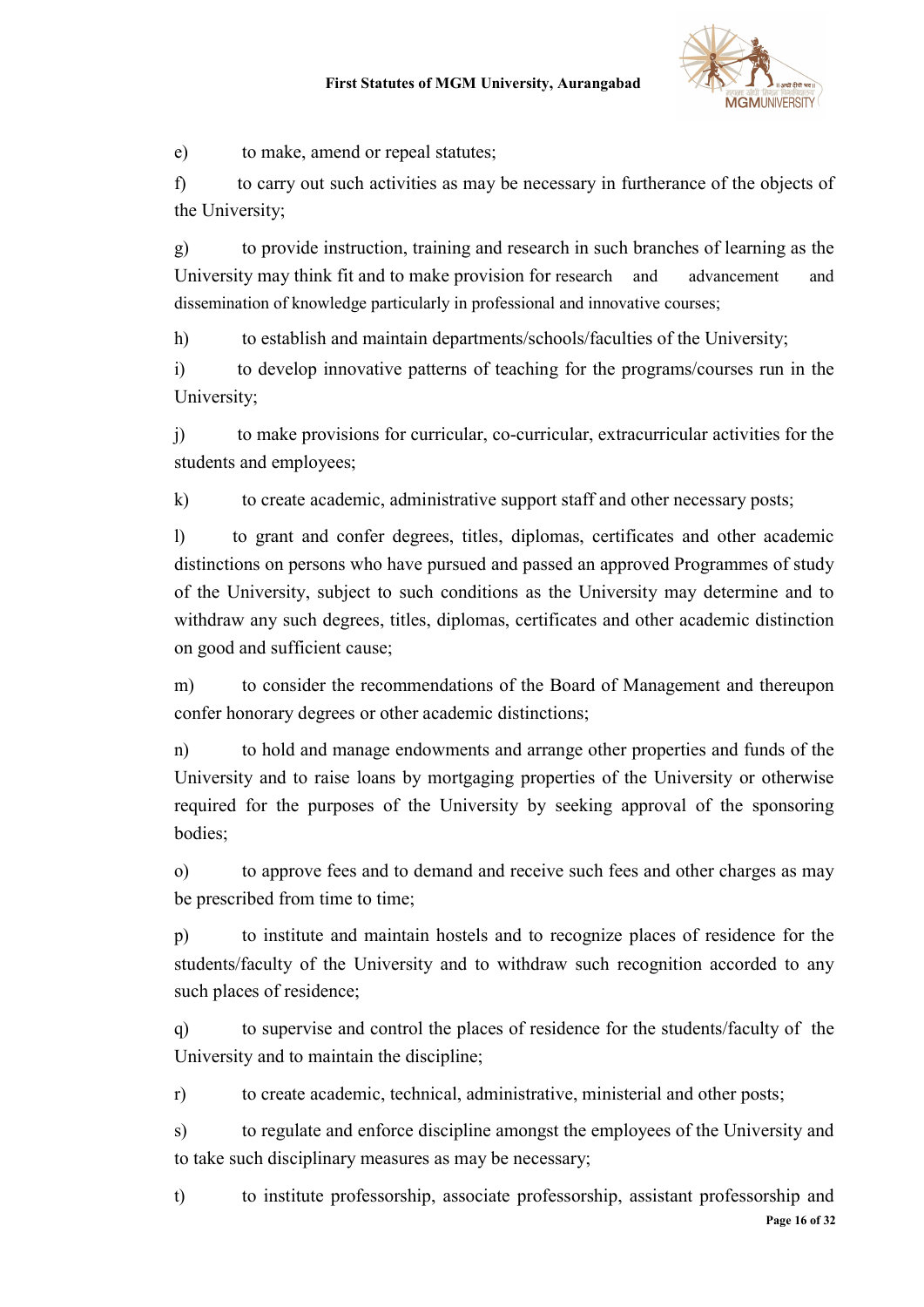

any other teaching academic or research posts as may be deemed necessary and make appointments thereon;

u) to provide for publication of research work and other works in both softcopy and hardcopy;

v) to co-operate with institutions of higher learning in any part of the world having objects wholly or partly similar to those of the University, through faculty exchange programme and scholars and generally in such manner as may be conducive for furtherance of the objects of the University;

w) to regulate expenditure and to manage the funds of the University;

x) to establish and maintain within the premises of the University or elsewhere such classrooms, study halls, etc., as the University may consider necessary, and to adequately furnish the same;

y) to receive grants, subscriptions, donations and gifts for the purpose of the University consistent with the objects for which the University is established;

z) to recommend to the sponsoring body about the voluntary liquidation of the University if a situation arises when smooth functioning of the University does not remain possible, in spite of all efforts;

aa) to set up colleges, centres, sub-centres, institutions and off campus centres outside the state and outside country, as per the instructions issued by the State Government, Central Government and the University Grants Commission, from time to time.

(10) The Governing Body may by a resolution, delegate to the President, Vice-Chancellor or any other officer, such of its powers as it may deem fit, subject to the condition that the action taken by the President or the Vice-Chancellor or the officer concerned in the exercise of the powers so delegated shall be reported at the next meeting of the Governing Body.

# 3.3 Board of Management

(1) There shall be a Board of Management as contemplated in section 22 of the Act and shall exercise powers and functions incorporated therein.

# 3.4 Powers and Functions of Board of Management

(1) The Board of Management shall exercise the following powers and perform the following duties, namely: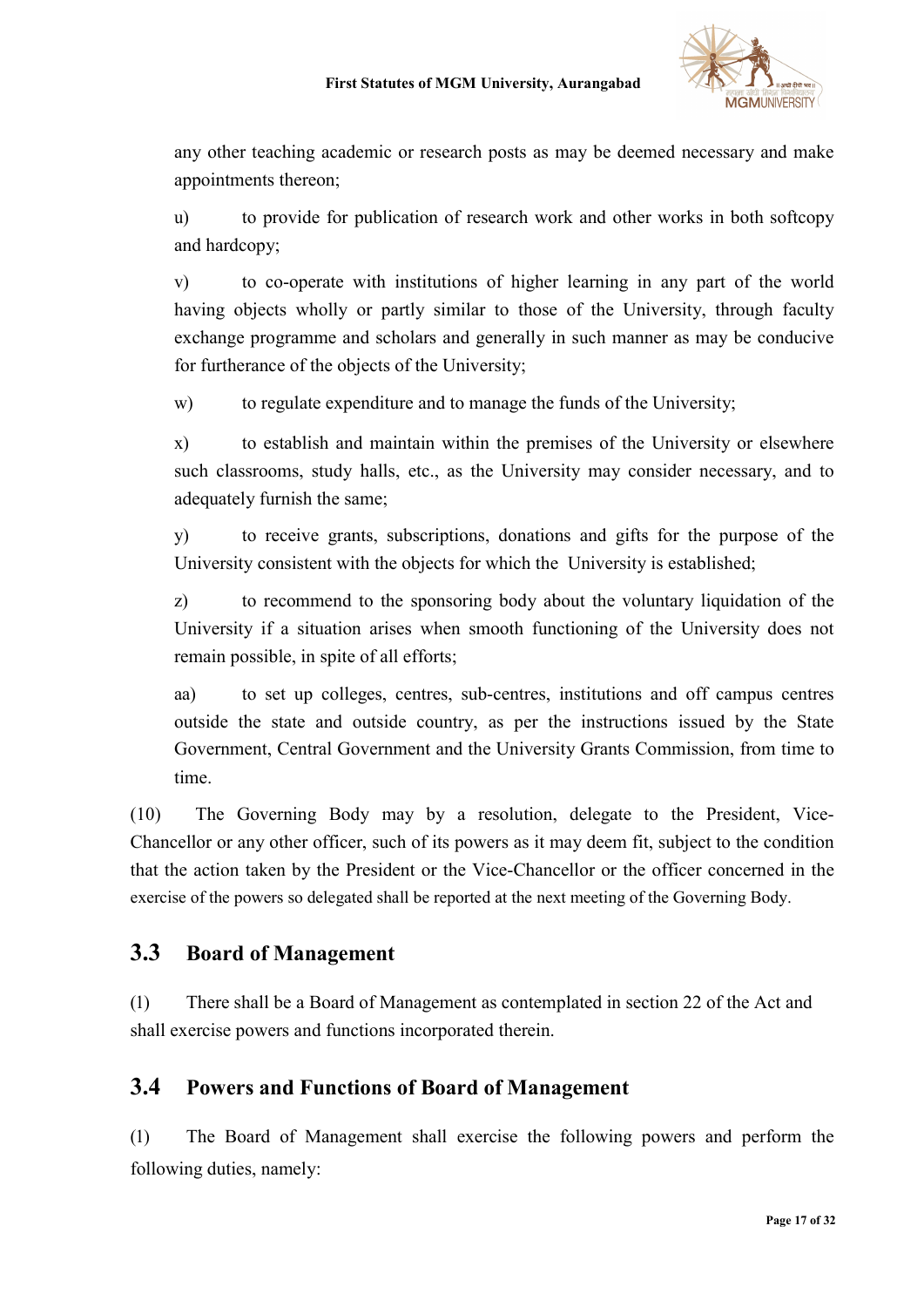

(a) To ensure standards of excellence in teaching, examinations and research and take all necessary measures thereof;

(b) To institute honorary degree/s, fellowship/s, scholarship/s, studentship/s, medal/s, prize/s and other such instruments on the recommendation of the Academic Council;

(c) To create, modify and/or abolish posts of the teachers, the other officers and the staff of the University and recommend the same to the Governing Body for approval.

(d) To recommend for the approval of the Governing Body before the implementation of such decisions of the Board of Management which may have financial implications.

(e) To consider and approve the recommendations of the Selection Committee and forward the same to the Governing Body for information.

- (f) to accept financial accounts and audit report;
- (g) to present the budget estimate to the Governing Body for its consideration and approval;
- (h) to perform any other function that may be assigned by the Governing Body and the President/Chancellor;

(i) to recommend to the Governing Body to make, amend or repeal subsequent statutes and/or ordinances as recommended by Academic Council;

(j) to consider and approve the report of the selection committee and forward the same to the Governing Body for approval;

(k) to monitor, control and administer the general activities of the University;

(l) to frame and recommend to the Governing Body the fee structure for various courses and decide criterion for exemption in fee to needy and meritorious students;

(m) to create teaching and other academic posts including Chairs on the advice of the Academic Council;

(n) to appoint Professors, Associate Professors, Assistant Professors, academic non vocational staff and other academic staff including Chairs, as may be necessary, on the recommendation of the Selection Committee;

(o) to promote inter-disciplinary research through joint appointments of teaching staff in various Schools and Departments;

Page 18 of 32 (p) to create administrative, ministerial and other necessary posts and to define their duties and conditions of their service and to make appointments thereto in the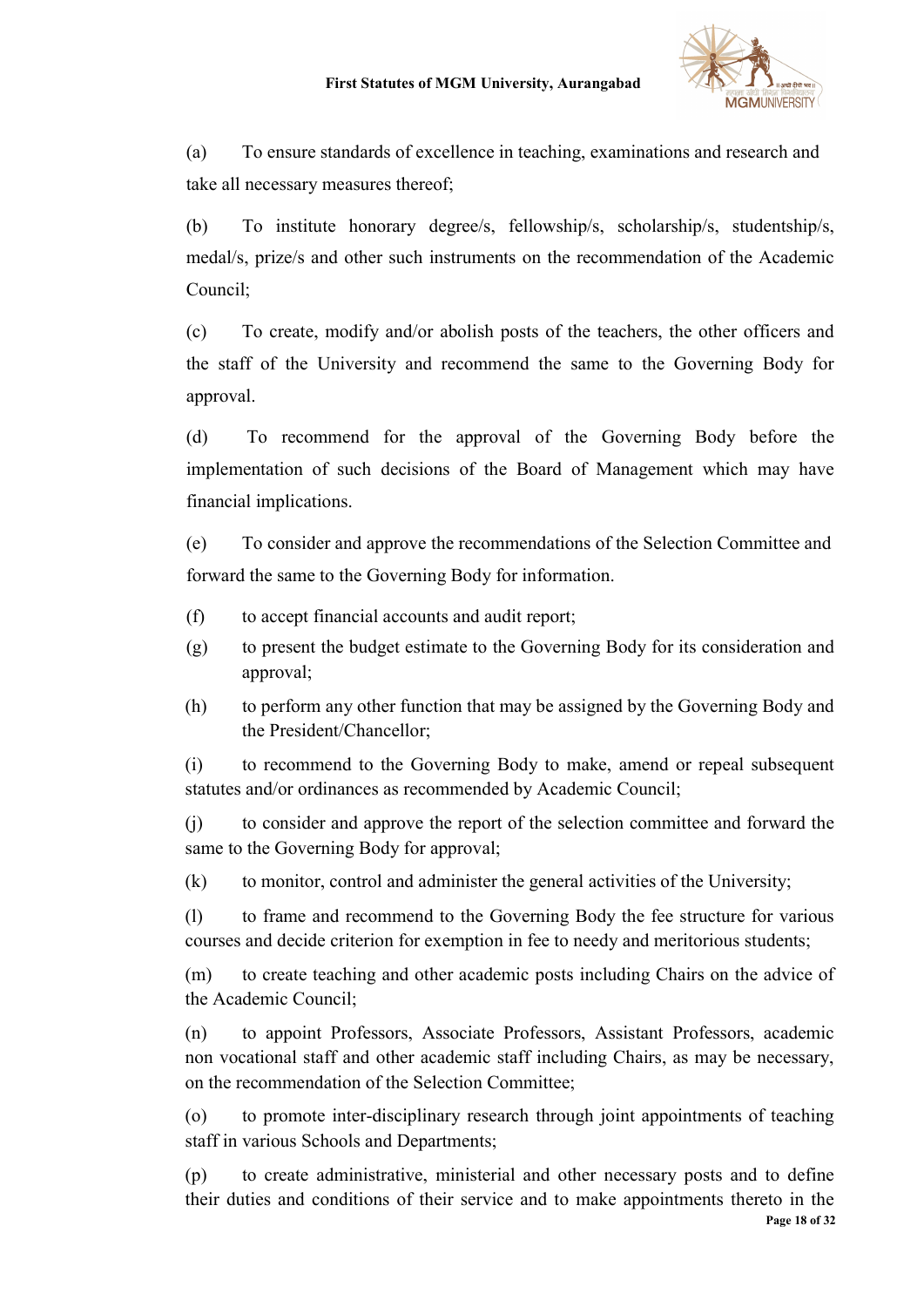

manner prescribed by the ordinances;

(q) to regulate and enforce discipline among employees;

(r) to manage and regulate the finances, accounts, investments, property, business and all other administrative affairs of the University and for that purpose to appoint such agencies or persons as it may think fit;

(s) to fix limits on the total recurring and the total non-recurring expenditure for a year;

(t) to provide buildings, premises, furniture and apparatus and other means needed for carrying out the work of the University;

(u) to enter into, carry out, vary and cancel agreements and contracts on behalf of the University with the approval of the Governing Body;

(v) to fix emoluments of examiners, paper setters, moderators and others staff related to conduct of examination, assessment and declaration of results and their travelling and other allowances on the recommendation of the Board of Examinations;

(w) to select and recommend to the Governing Body a common seal for the University and provide for the use of such seal;

(x) to institute and decide the policy for award of fellowships, scholarships, studentships, medals and prizes on the advice of the Academic Council;

(y) to provide for the appointment of Visiting Professors, Emeritus Professors, Consultants and Scholars and determine the terms and conditions of such appointments on the advice of the Academic Council;

(z) to approve to enter into partnership with industry and non-government organization for the advancement of knowledge and establish a corpus fund out of such partnership; and

(aa) to exercise such other powers and duties which are not assigned to any other authorities of the University.

(2) The Board of Management shall, from time to time, prepare its fees structure and forward it to the Governing Body for its approval.

(3) To decide the charges for the issue of duplicate mark-sheets, Re-evaluation of answer papers, issuance of degree certificates and for such other matters as recommended by the Board of Examinations.

# 3.5 Academic Council

(1) The Academic Council shall be principal academic authority of the University and responsible for laying down the academic policies in regard to maintenance and improvement of standards of teaching, research, extension and collaboration programmes in academic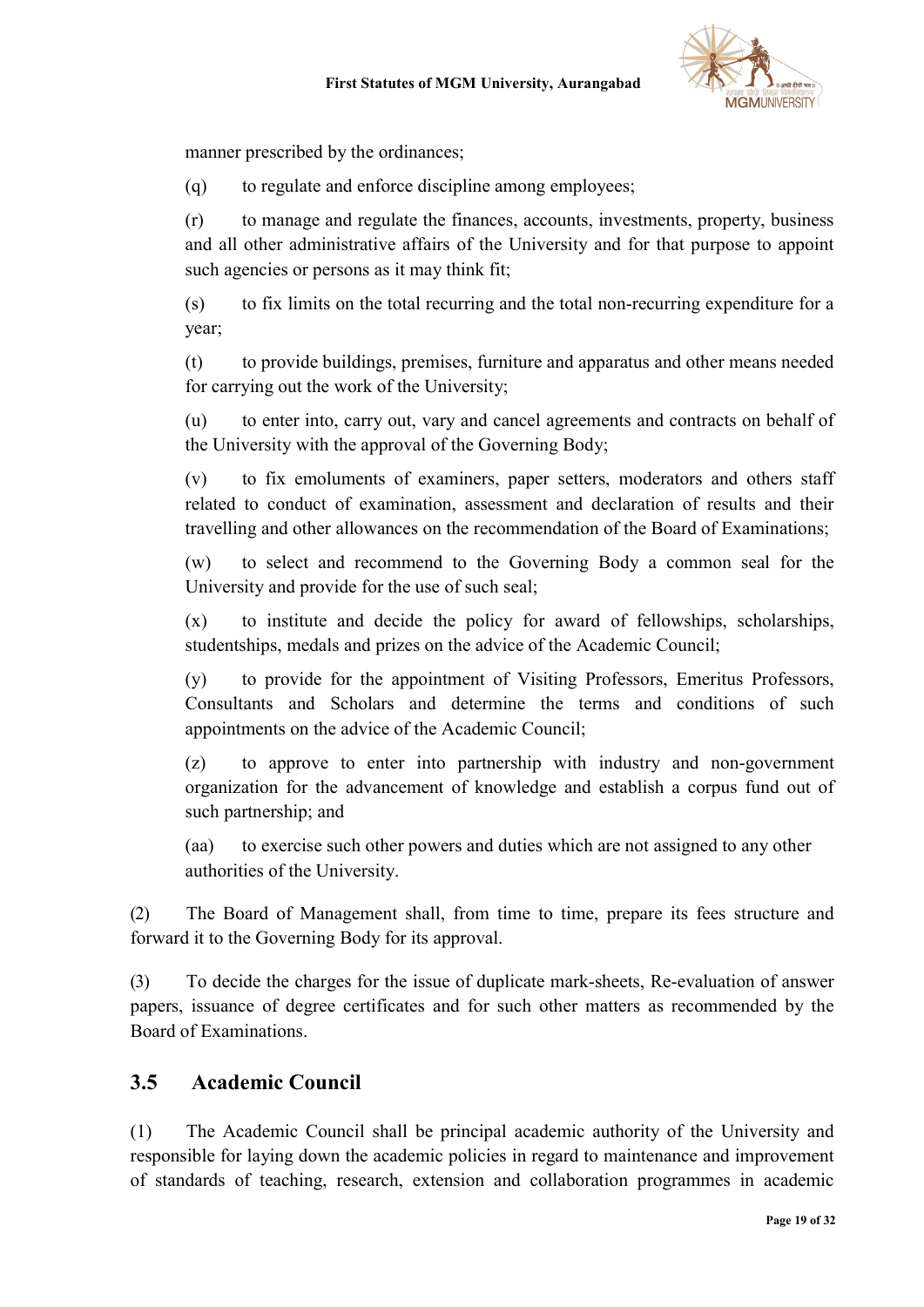



matters and evaluation of work of the teachers.

- (2) The Academic Council shall consist of the following persons, namely:
	- a) the Vice-Chancellor;- Chairperson
	- b) Deans of Faculties;
	- c) Chairman of the Board of Studies;

d) the Principals/Directors of constituent colleges, as nominated by the Vice-Chancellor in consultation with the President;

e) four persons nominated by the Vice-Chancellor from the industry in consultation with the President;

f) four academicians/Scientists of repute not related to the University nominated by the Vice-Chancellor in consultation with the President:

- g) the Registrar shall be the Member Secretary of the Academic Council.
- h) the Controller of Examinations shall be the permanent invitee;

(3) The Academic Council shall meet as often as may be necessary but not less than twice a year.

(4) All nominated members shall hold their membership for a period of three years.

(5) One-third members of the Academic council shall constitute a quorum. In case the quorum is not complete, the meeting shall be adjourned for half an hour. The meeting shall be reconvened after half an hour at the same venue. Neither a quorum nor a notice shall be necessary in the case of such a reconvened meeting.

# 3.6 Powers and Functions of Academic Council

(1) The Academic Council shall exercise the following powers and functions, namely:

a) to recommend to the Board of Management regarding institution of degrees, diplomas, certificates and other academic distinctions;

b) to approve the curricula of programmes of studies as recommended by Board of Studies, periodic review of syllabi, programme structure, credit policy , evaluation scheme, teaching methods, training facility and assessment of performance of students and library resources:

c) to recommend to the Board of Management to make, amend or repeal Ordinances on issues related to the students and academic matters;

d) to allocate subjects to the faculties;

Page 20 of 32 e) to make proposals for the establishment of schools of the University,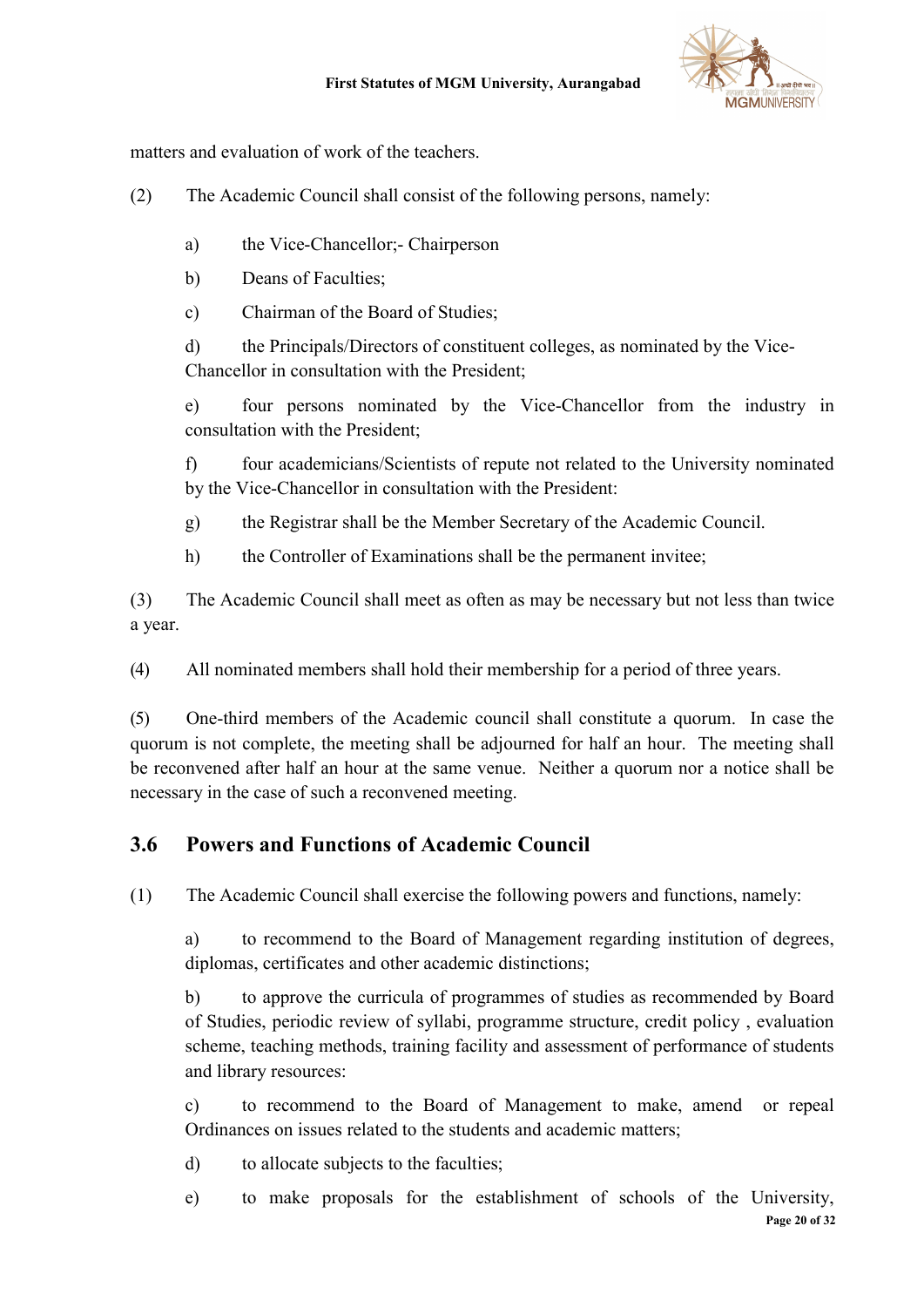

departments of higher learning, research and specialized studies, academic services units, libraries, laboratories and museums in the university;

f) to consider and make recommendations regarding new proposals for creation of professorships, professorship of chair, associate professorships, assistant professorship, Head of Research and Publication and non-vocational academic staff required by the university;

g) to promote research within the University, acquire reports on such research from time to time;

h) to make proposal to the Board of Management for the institution of fellowships, travelling fellowships, scholarships, studentships, medals and prizes and make regulations for their award;

i) to prescribe qualifications and norms for appointment of paper setter, examiners, moderators and others, concerned with the conduct of examinations;

j) to appoint committees to review periodically the utility and practicability of the existing programs/courses of study and the desirability or necessity of reviewing or modifying them in the light of new knowledge or changing societal requirements;

k) to make proposal for the conduct of interfaculty and area or regional studies, common facilities, such as instrumentation centres, workshops, hobby centers, museums, etc.;

l) to prescribe norms for recognition of teacher of the University as M.Phil./Ph.D. Guide / Supervisor;

m) to exercise general supervision over the academic policies of the University and to give directions regarding methods of instruction, co-ordination of teaching among the Schools, evaluation of research and improvement of academic standards including policies on transfer/acceptance/equivalence of credits earned by the students in other institutes/colleges/universities;

n) to bring about and promote Inter-schools, Inter-colleges, Inter-departments coordination and to establish or appoint such committees or boards as may deem necessary for the purpose;

o) to consider matters of general academic interest either on its own initiative, or on a reference by a School or the Board of Management, and to take appropriate action thereon;

p) to recognize diploma and degrees of other Universities including foreign Universities and to determine equivalence of such diplomas and degrees in consonance of existing norms;

q) to assess the viability of collaboration of academic programme with other universities including foreign university and make such recommendation of tie-up to the Governing Body through the Board of Management;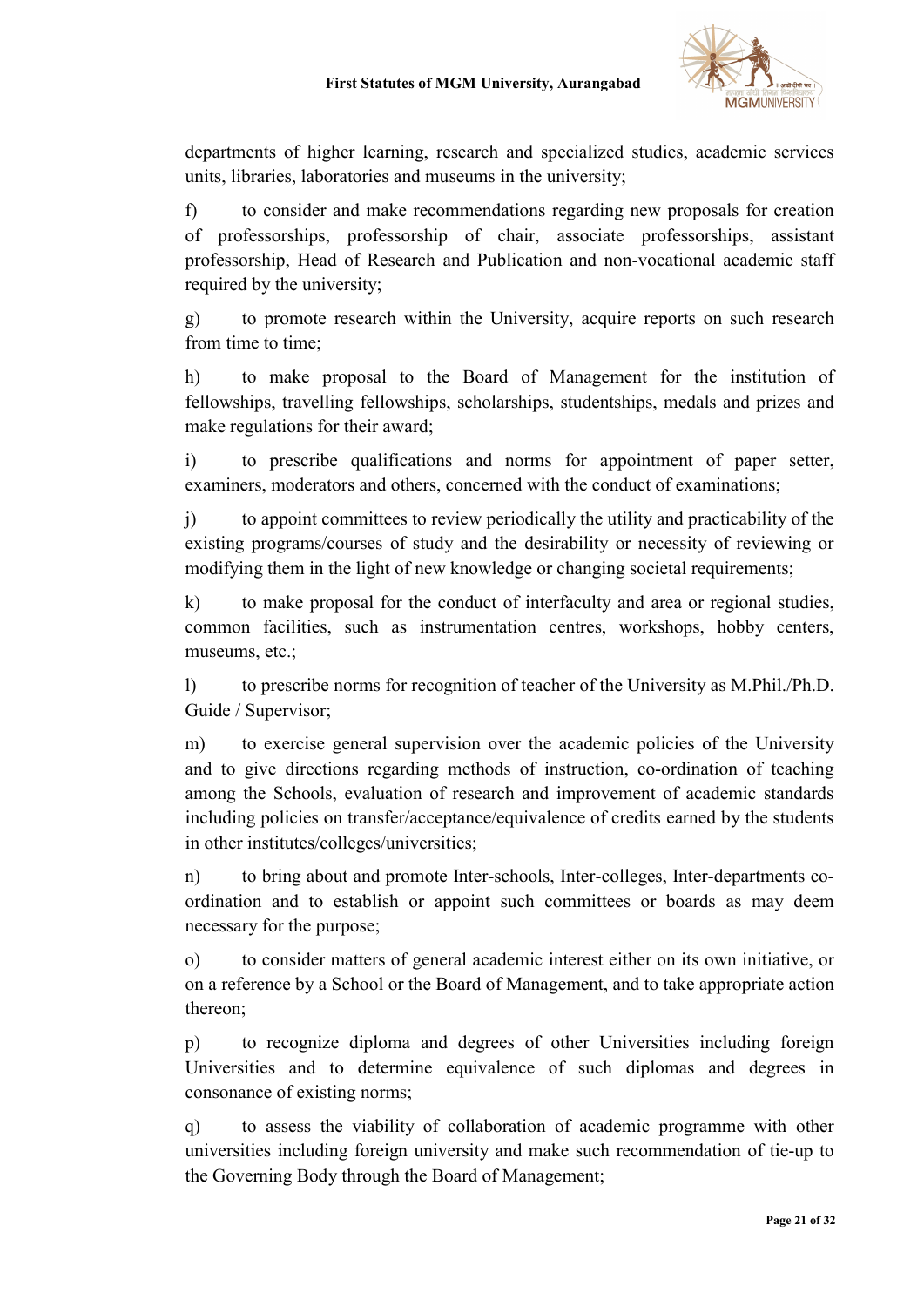

r) to exercise such other powers and perform such other duties as may be conferred or imposed on it by or under the Act, the Statutes, Ordinances, and Regulations.

s) To take measures to ensure excellence in standards of teaching, examination and research:

# 3.7 Board of Examinations

(1) The Board of Examinations shall be the principal authority for conducting the examinations and making policy decisions in regard to organizing and holding examinations, improving the system of examinations, appointing the paper-setters, examiners, moderators and also prepare the schedule of dates of holding examinations and declaration of results.

(2) The Board of Examinations shall deal with all the matters in relation to examinations and shall hear and decide the complaints received pertaining to any matter related to conduct of examinations.

- (3) The Board of Examinations shall meet at least twice in a year.
- (4) One-third members shall constitute the quorum.

### 3.8 Powers and Functions of Board of Examinations

(1) The Board of Examinations shall have the following powers and duties, namely:—

(a) to devise policy, mechanism and operational strategies to do the tasks relating to assessment of performance of students efficiently and in a time bound manner;

(b) to ensure proper organization of examinations and tests of the university, including moderation, tabulation, evaluation and timely declaration of results:

Provided that, the Board of Examination shall, for the purposes of this clause, give effect to the recommendations of the respective Deans, regarding alternative arrangements.

(c) to prepare the financial estimates relating to examinations for incorporation in the annual financial estimates (budget) of the university and shall submit the same to the appropriate committee;

(d) to arrange for strict vigilance during the conduct of examinations so as to avoid use of unfair means by the students, teachers, invigilators, supervisors, etc.;

(e) to establish procedures and devise operative mechanism for credit assessment in the modular structure by the teachers and use appropriate technology.

(f) to undertake examination and evaluation reforms in order to make examination and evaluation system more efficient;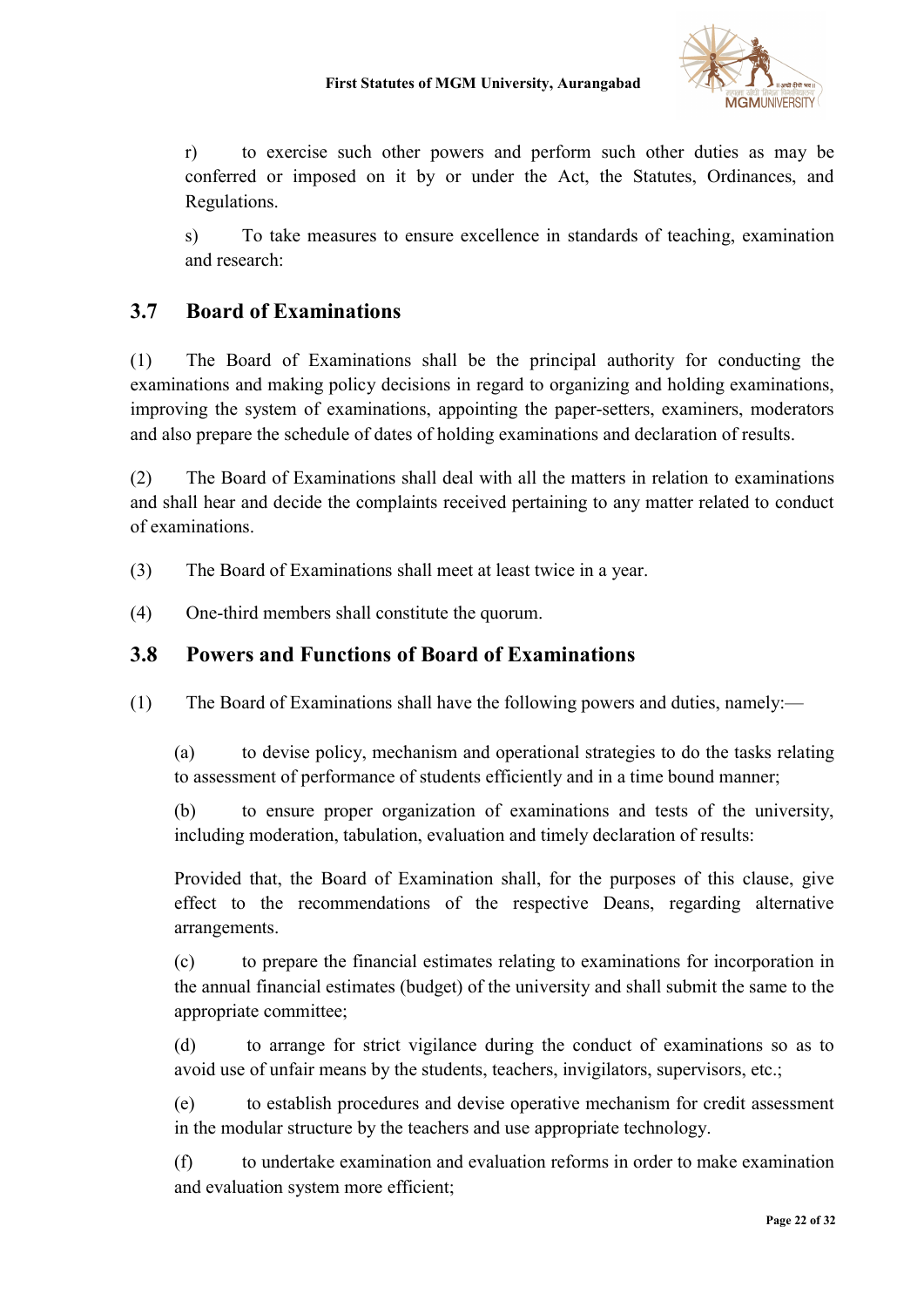

(g) to appoint paper-setters, examiners and moderators from amongst the persons included in the panels prepared by the respective Boards of Studies.

(h) to approve detailed programme of examinations and evaluation as prepared by the Controller of Examinations;

(i) to consider the reports of review of results of university examinations forwarded by the Controller of Examinations.

(j) to hear and decide the complaints relating to conduct of examinations and evaluation;

(k) to exercise such other powers in relation to examinations and evaluation as may be assigned to it by or under this Act.

(2) In case of any emergency requiring immediate action to be taken, the Chairperson of the Board of Examinations or any Dean authorized by him in that behalf, shall take such action as he thinks fit and necessary, and shall report the action taken by him in the next meeting of the Board of Examinations.

(3) (a) In order to appoint paper-setters, examiners and moderators, the Board of Examinations and Evaluation shall constitute committees for every subject consisting of,

- (i) the Dean of the concerned faculty Chairperson;
- (ii) the Chairperson of the Board of Studies concerned;

(iii) two members of the Board of Studies, nominated by it from amongst its members of whom at least one shall be a post-graduate teacher;

(iv) the Controller of Examinations or his nominee not below the rank of Deputy Registrar shall act as a Secretary of such committee.

(b) The committee shall prepare lists of persons for various examinations and tests, included in the panels to be prepared by the Board of Studies and shall submit it with recommendations to the Board of Examinations, which shall then appoint papersetters, examiners and moderators, and where necessary referees.

(c) No member of the Board of Examinations or the committees constituted under this section shall be appointed as a paper-setter, examiner, moderator or referee:

Provided that, the Vice-Chancellor shall have power to appoint a member of the Board of Examinations or the committees constituted under this section, as a paper-setter, examiner, moderator or referee where no teacher relating to such subject who is not a member of the Board of Examinations and Evaluation or the committees is available.

(4) It shall be obligatory on every teacher and on the non-teaching employee of the University, to render necessary assistance and service in respect of examinations of the university and evaluation of students. If any teacher or non-teaching employee fails to comply with the order of the university or college or institution, in this respect, it shall be treated as misconduct and the employee shall be liable for disciplinary action. In case of failure on the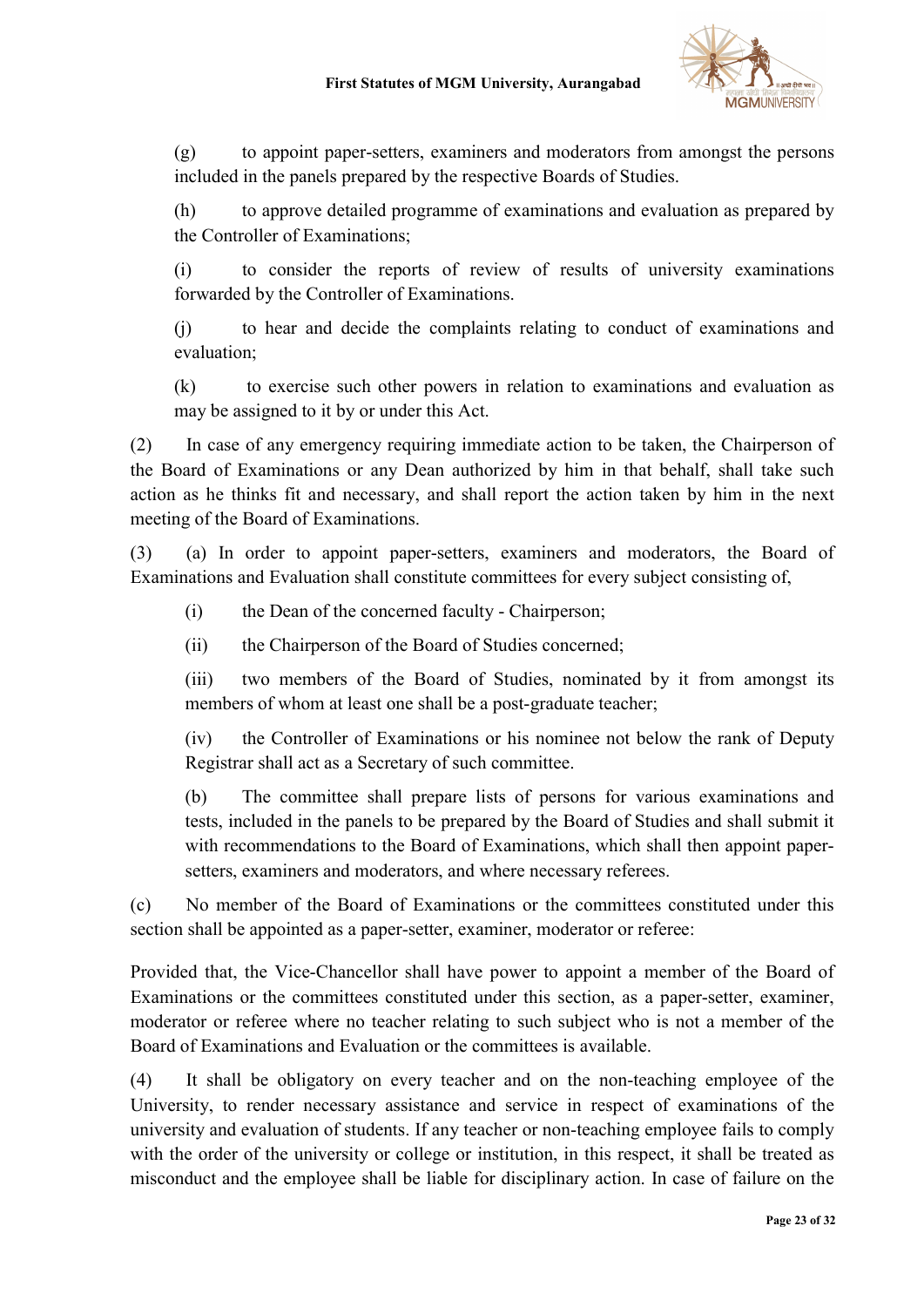

part of the teacher or non-teaching employee, to comply with the order of the university in this respect, the Vice-Chancellor shall have power to take an appropriate action against them.

(5) (a) In order to investigate and take disciplinary action for failure to comply with the order of the university for rendering assistance or service in respect of examinations by or on behalf of the university or evaluation of students or formal practices and lapses on the part of candidates, paper-setters, examiners, moderators, referees, teachers or any other persons connected with the conduct of examinations including the pre-examination stage and the postexamination stage or at any stage whatsoever, the Chairperson of Board of Examinations should appoint an Inquiry Officer;

(b) The Inquiry Officer shall submit its report and recommendations to the Vice-Chancellor, who may direct the Board of Examinations and Evaluation, for appropriate disciplinary action to be taken against the person or persons involved in the malpractices, directly or indirectly, and the Director, Board of Examinations and Evaluation shall proceed to implement the decision of the Vice-Chancellor.

(6) The Board of Examinations should not have a persons who is related or kin of the student who is appearing for the examinations. An affidavit to this effect should be obtained from the Board of Examinations.

#### 3.9 Board of Studies

(1) There shall be a Board of Studies for every subject or a group of subjects, as may be proposed by the Dean concerned and approved by the Board of Management.

(2) The Board of Studies shall consist of:

(a) Head of Department - Chairperson.

If the Board has been constituted for more than one subject, the Vice Chancellor shall nominate the Chairperson;

(b) Two teachers from the respective subject nominated by the Vice-Chancellor, preferably one teacher from PG.

(c) Two experts each having experience in Industry and Research Organizations as nominated by the Vice-Chancellor.

(d) Two eminent teachers from outside the University nominated by the Vice-Chancellor.

(e) One meritorious student from the respective discipline nominated by the Vice-Chancellor.

- (f) One eminent Alumnus nominated by the Vice-Chancellor.
- (g) The Deputy Registrar (Academic) shall act as Secretary.
- (3) The term of the nominated members shall be three years.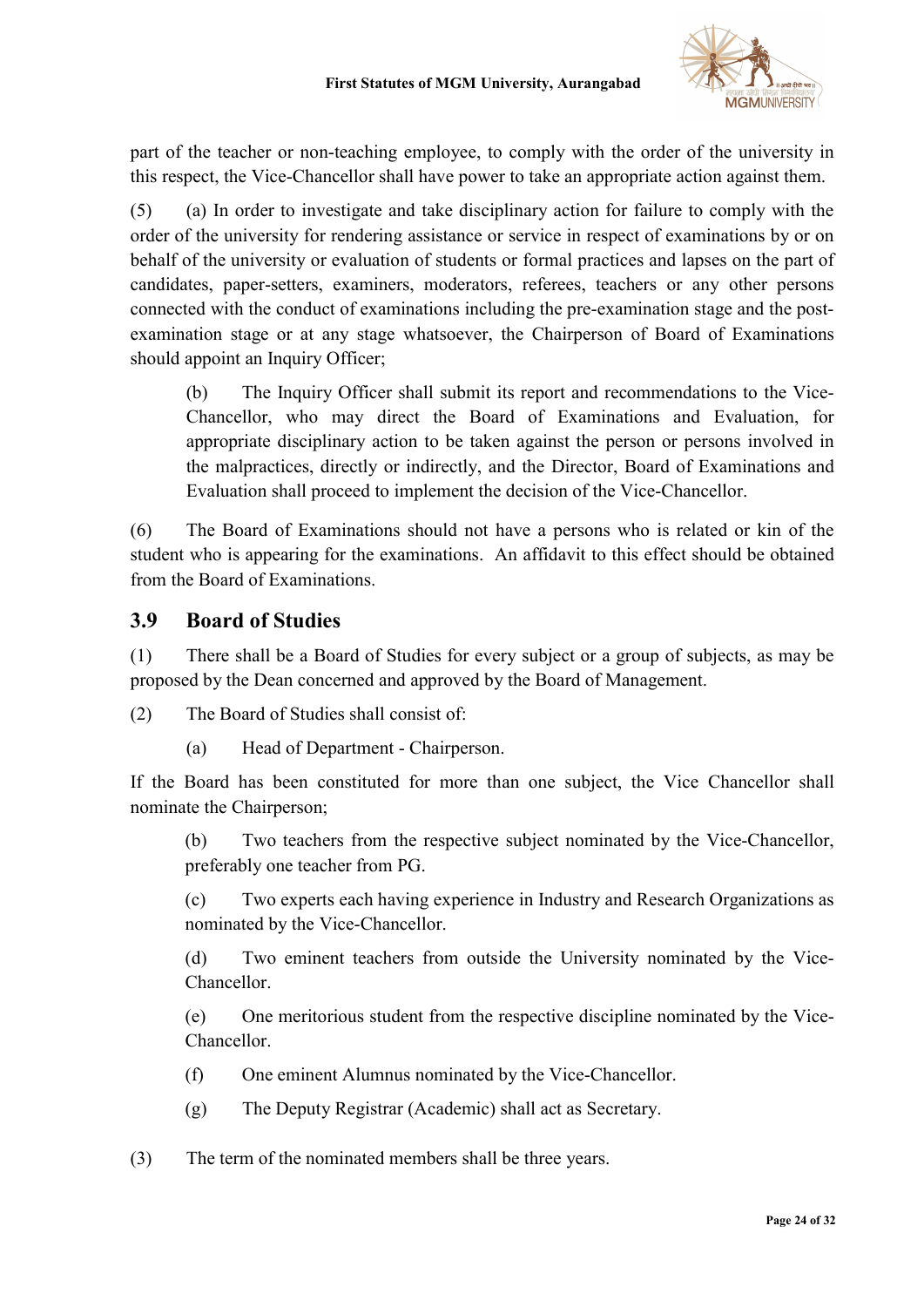

# 3.10 Powers and functions of Board of Studies

(1) The Board of Studies shall have the following powers and duties, namely:

(a) to prepare curriculum for various courses of studies, credits, weightages etc. and design online courses of studies, wherever feasible;

(b) to recommend books, including textbooks, supplementary reading, reference books, e-resources and material for such other courses of diploma and degree programs;

(c) to prepare requirements in respect of teaching of the subject at various courses including teachers' qualifications and infrastructure, such as library, laboratory, equipment, consumables etc. for consideration of Academic Council and Board of Management;

(d) to make recommendations to the Academic Council regarding the norms of recognition of post graduate teachers;

(e) to make recommendations to the Academic Council regarding the conduct of courses, evaluation and grading pattern (mode and pattern of question papers) in University;

(f) to recommend names of suitable persons for inclusion in the panels for appointment of paper-setters, examiners and moderators at the University examinations in the subject;

(g) to suggest organization of orientation and refresher courses in the subject.

(2) Every decision of the Board of Studies shall be placed before the Dean of concerned Faculty for approval and make further recommendations to the Academic Council, wherever necessary.

(3) (a) The Board shall meet as often as required.

(b) The Chairperson of the Board of Studies shall preside over the meetings of the Board. In the absence of the Chairperson, the senior most member amongst the members present, shall preside at that meeting.

(c) The Chairperson shall convene the meeting of the Board by issuing a notice of minimum fifteen days and shall inform the Registrar. However, for the urgent and special meetings no notice will be required to be given provided all the members are present either in person or through video conference.

(d) One third of the members shall form the quorum.

(e) A copy of minutes of meetings will be forwarded to Registrar of University under the signatures of the Chairperson and the Dean of faculty.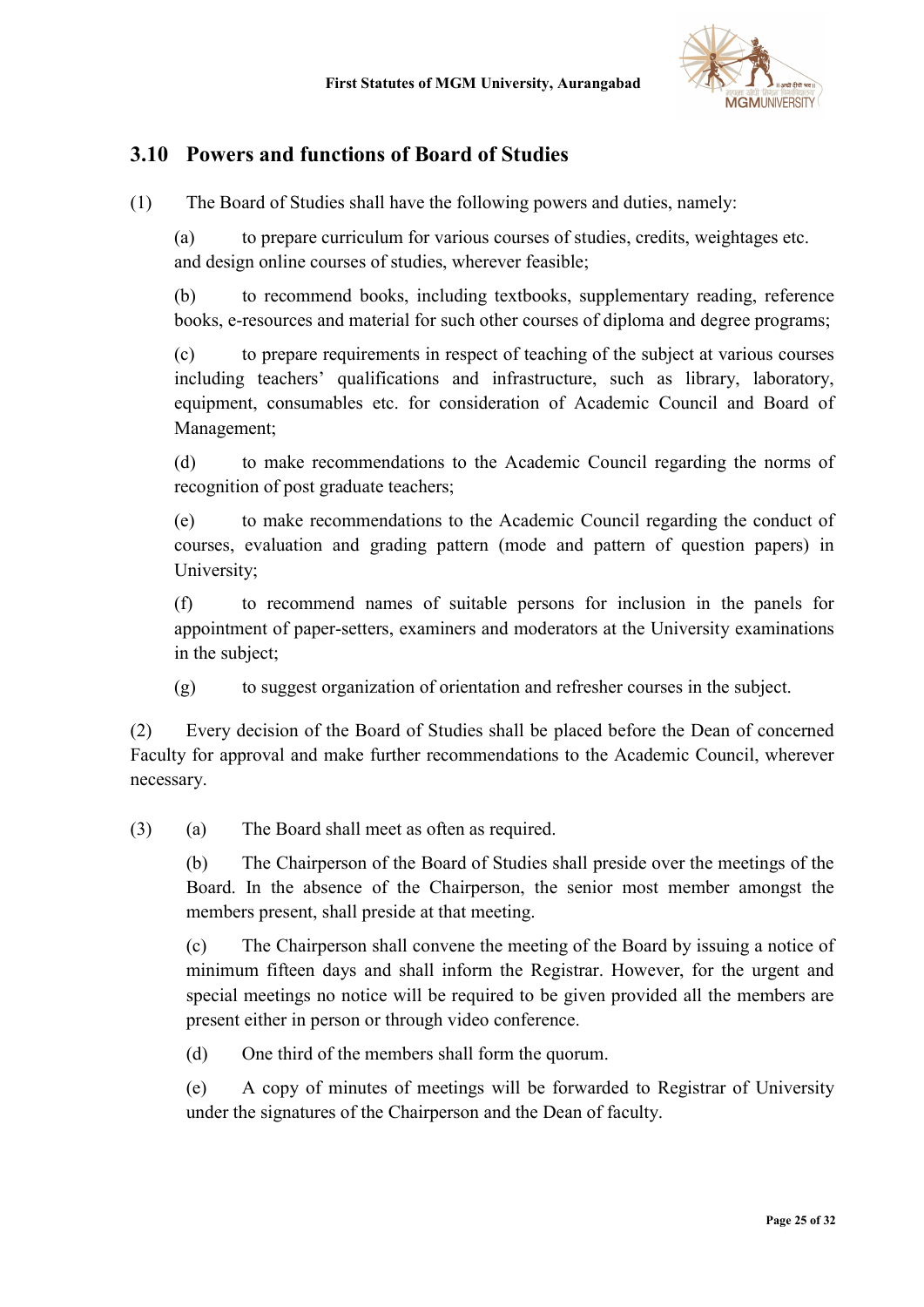

# 3.11 Green Research, Education and Entrepreneurship Navigation Council (GREEN-C)

There shall be a Green Research, Education and Entrepreneurship Navigation Council (GREEN-C). It shall consist of the following members:

- (1) the Vice-Chancellor- Chairperson;
- (2) the Deans of the Faculties;
- (3) the concerned Head of the Institute;
- (4) one Professor from the concerned faculty nominated by the Vice-Chancellor;
- (5) Director / Dean Research, if any;

(6) Two persons from industry, trade and commerce nominated by the President/ Chancellor.

(7) the Registrar – Member Secretary.

# 3.12 Powers and functions of Green Research, Education and Entrepreneurship Navigation Council (GREEN-C)

(1) the Council shall have the power to control, regulate and co-ordinate teaching, training and research and to promote industry-university interactions.

(2) In particular, and without prejudice to the generality of the foregoing provisions, the council shall exercise the following powers and perform the following functions:

(a) to recommend to the Academic Council the conduct of instruction, teaching, training and research in the University;

(b) to recommend to the Academic Council the requirements regarding teachers in the respective subjects;

(c) to recognize research guides;

(d) to determine the programmes of instruction, teaching, training and research, and decide the nature and extent of the work that the teachers may be called upon to undertake;

(e) to co-operate and collaborate with other universities, institutions, authorities or organizations for research and advisory services;

(f) to approve topics for research for various degrees and other requirements for research degrees.

(g) To recommend a panel of referees for evaluation and assessment of Thesis / dissertation for award of post graduation / M.Phil and Doctoral degrees.

(h) To navigate education, research and entrepreneurship programs.

(3) The Council shall ordinarily meet twice in a year.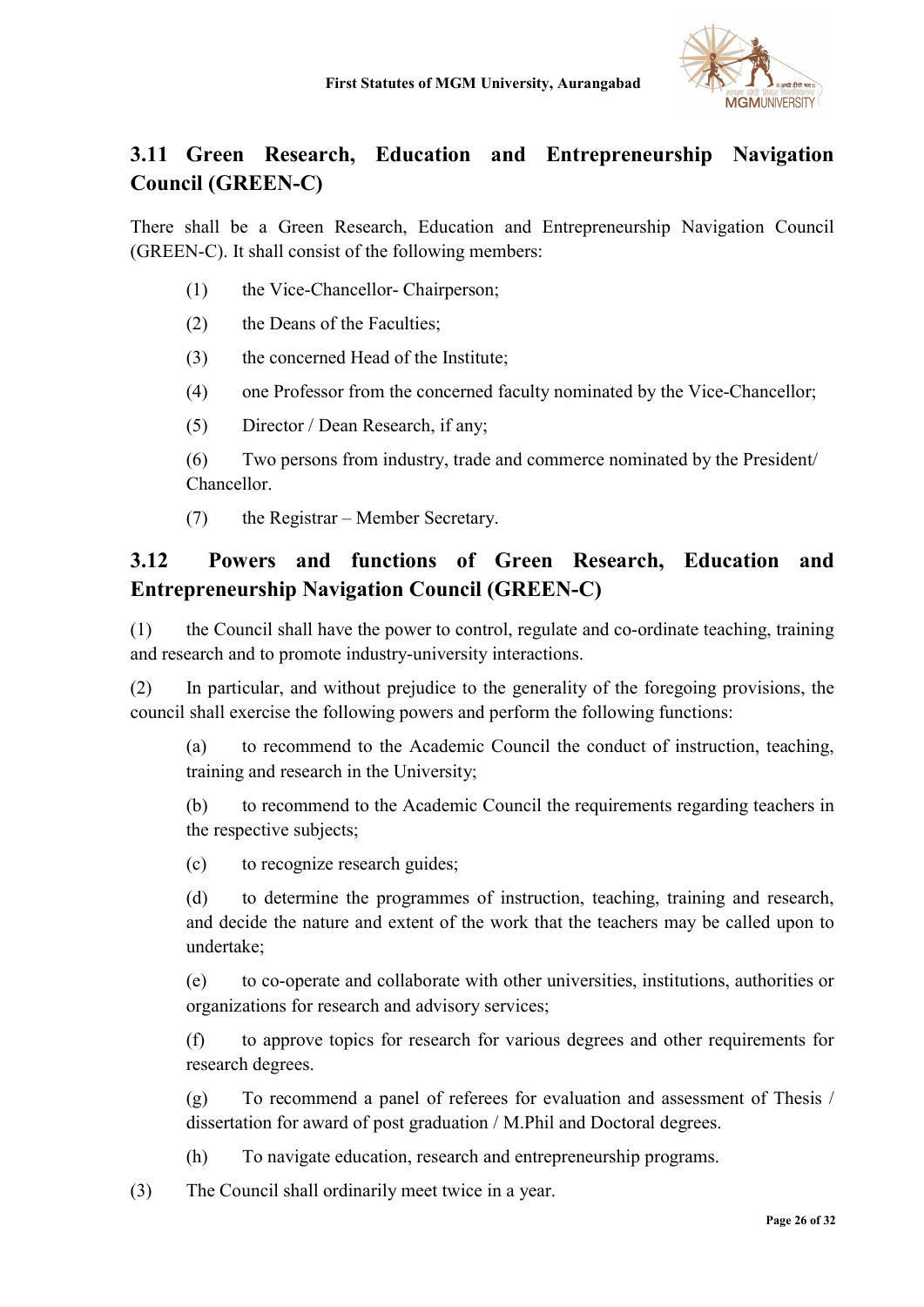

(4) The Vice-Chancellor or in his absence, a Dean of the Faculty nominated for the meeting by the Vice-Chancellor shall preside over the meeting of the Council.

### 4. General Provisions

(1) Notwithstanding anything contained in these Statutes, where a person, nominated, appointed or co-opted as an officer of university or a member of any of the authorities or bodies of the university by virtue of his being eligible to be so, nominated, appointed or coopted as such an officer or a member under any of the categories of the officers or members under the relevant statutes in relation to such office, authority or body, shall cease to be such an officer of the university or a member of such an authority or a body as soon as he ceases to belong to such category and shall be deemed to have vacated his office as such officer or member.

(2) A meeting of an authority or body or committee shall be convened on the date determined by the Chairperson by a notice issued by its Secretary.

(3) Except as otherwise provided, the quorum for a meeting of authority, body or committee shall ordinarily be one-third of the number of the sitting members. If there is no quorum, the meeting shall be adjourned by the Chairperson to a specific time on the same day, or on a later date and no quorum shall be necessary for such adjourned meeting.

(4) Where no provision is made by or under the Statutes for a Chairperson to preside over a meeting of any authority or body of the university or the Chairperson is absent and no provision is made for any other person to preside, the Vice-Chancellor shall nominate one of the members from amongst them to preside over the meeting.

(5) The officer who is designated to be the invitee of the authority shall be entitled to receive the notice of its meetings and take part in the deliberations relating to the items on agenda.

(6) Any member other than an ex-officio member of any authority may resign by a letter addressed to the nominating authority and the resignation shall take effect on its acceptance.

# 4.1 Admission and Registration of Students

(1) Admission shall be based on merit providing equal opportunity to all students without any prejudice towards gender, religion, caste, creed or nationality of a candidate in accordance with provisions of Section 35 of the Act.

(2) The criterion, if any, prescribed by respective Statutory Councils shall be followed in admissions to the respective programs/courses of the council.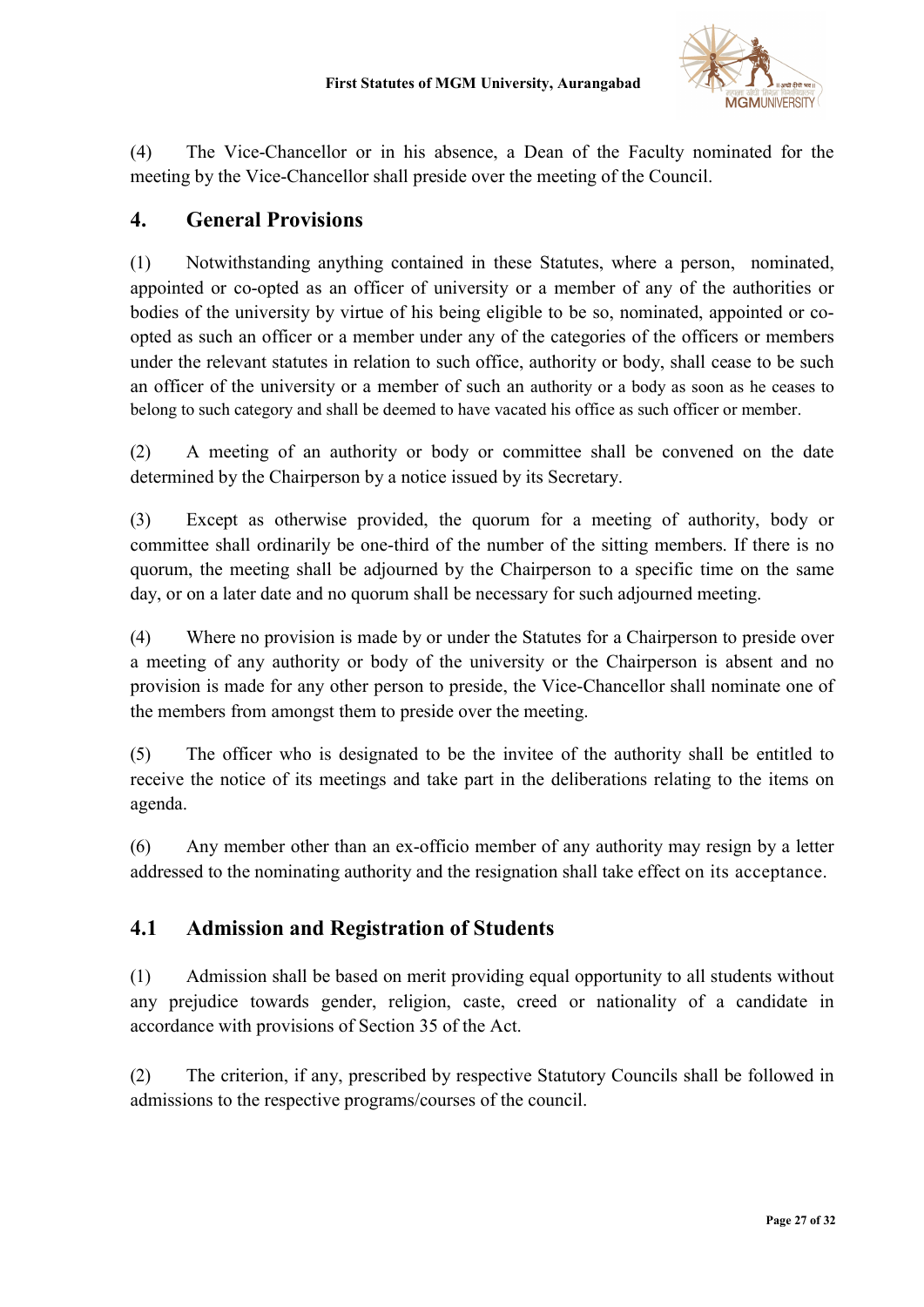

## 4.2 Fee Fixation Committee

(1) The University shall submit proposal for fee fixation to the fee fixation committee constituted under section 36 of the Act.

(2) As time gap arrangement there shall be fee fixation committee to approve fee structure and to take review of fee of various programs/courses run by the University.

(3) The Fee Fixation Committee appointed by the University shall consists of :

- (i) One Retired District Judge, Chairman
- (ii) Two Nominees of the President/Chancellor, Members
- (iii) One Chartered Accountant, Member
- (iv) Chief Finance & Accounts Officer, MGMU, Member

### 4.3 Grievance Redressal Committee

(1) There shall be a Grievance Redressal Committee to address, adjudicate and redress grievances of the employees of the University.

(2) The Grievance Redressal Committee shall consists of:

a) One retired judge (not below the rank of District Judge) nominated by the President/Chancellor who will act as Chairman;

- b) Registrar Member Secretary.
- c) one Dean of the faculty nominated by the Board of Management;
- d) one university teacher nominated by the President/Chancellor;
- e) one non-teaching staff of the University nominated by the Registrar;

(3) The term of the nominated members shall be three years.

(4) The Grievance Redressal Committee shall deal with the grievances of teachers, and other employees regarding the following:

a) any dispute, difference, claim or grievance in connection with any subject regarding service conditions and any other grievance;

b) interpretation of any provision of statutes, ordinance, regulation or decision of the university:

Provided that matters regarding suspension, reduction in rank, removal, dismissal or otherwise termination of employees shall be governed as per the Policy of the University.

(5) Any employee aggrieved may prefer an application to the Grievance Redressal Committee within thirty days from the date of cause of action.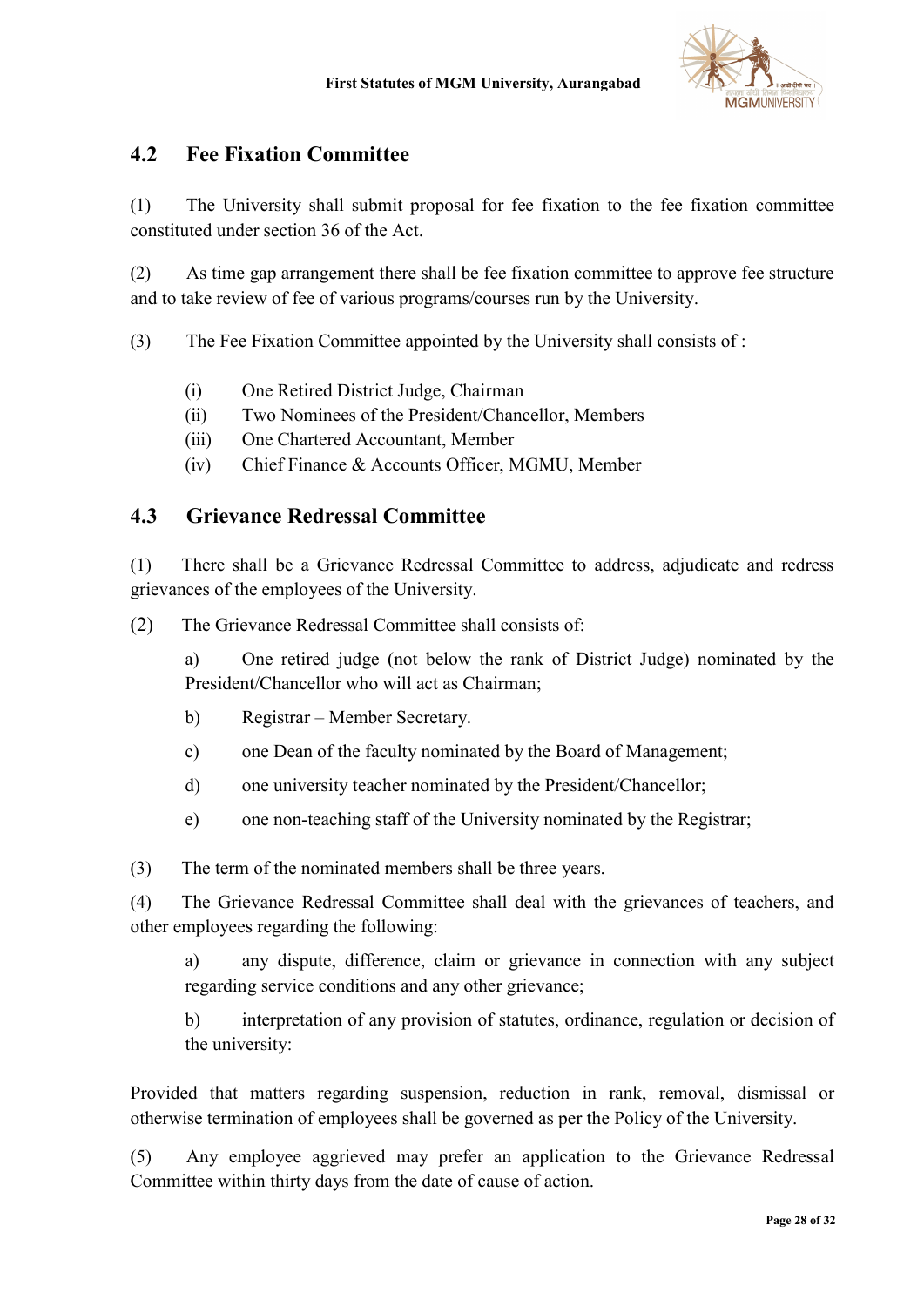

(6) Every application regarding grievance of any employee shall be decided as expeditiously as possible. The Committee shall make endeavor to decide upon the grievance within six months after giving reasonable opportunities to both the parties of being heard.

(7) The Committee shall decide the procedure to be followed for the disposal of grievance of the employee.

(8) The decision or direction issued by the Committee shall be communicated to both the parties in writing and shall be complied with by the officer of the University.

(9) In the matters regarding any misconduct, insubordination etc. the Vice-Chancellor or the Registrar shall appoint an Inquiry Officer for conducting inquiry. After receipt of inquiry report the Vice-Chancellor or Registrar, as the case may be, decide the course of action depending upon the severity of misconduct.

(10) For the redressal of the complaints regarding sexual harassment at the work place as per the provisions of the The Sexual Harassment of Women at Workplace (Prevention, Prohibition and Redressal) Act, 2013, the Internal Complaint Committee shall be appointed and the laid down procedure in the said act shall be adhered to.

# 4.4 Appeal

(1) Any employee aggrieved by the direction or the order of the Grievance Redressal Committee may within thirty days from the date of such direction or order prefer an appeal to the Board of Management.

a) If aggrieved person or persons are not satisfied with the decision of the Board of Management, may appeal to the President/Chancellor and his decision shall be final.

b) Any employee aggrieved by the order of the Vice-Chancellor or Registrar on the basis of inquiry report may within thirty days from the date of such order prefer an appeal to the President/Chancellor and the decision of the President/Chancellor shall be final.

# 4.5 Selection Committee for appointment of Teachers

(1) (a) There shall be a selection committee for making recommendations to the President for the appointment of teachers of the University.

- (b) The selection committee shall consist of:
- (i) Nominee of the President/Chancellor
- (ii) the Vice-Chancellor;
- (iii) the Principal/Director of the concerned Institute;
- (iv) the Head of the department/Senior faculty of that subject; and

(v) three subject experts, nominated by the Board of Management being persons not connected with the University, who have special knowledge of the subject for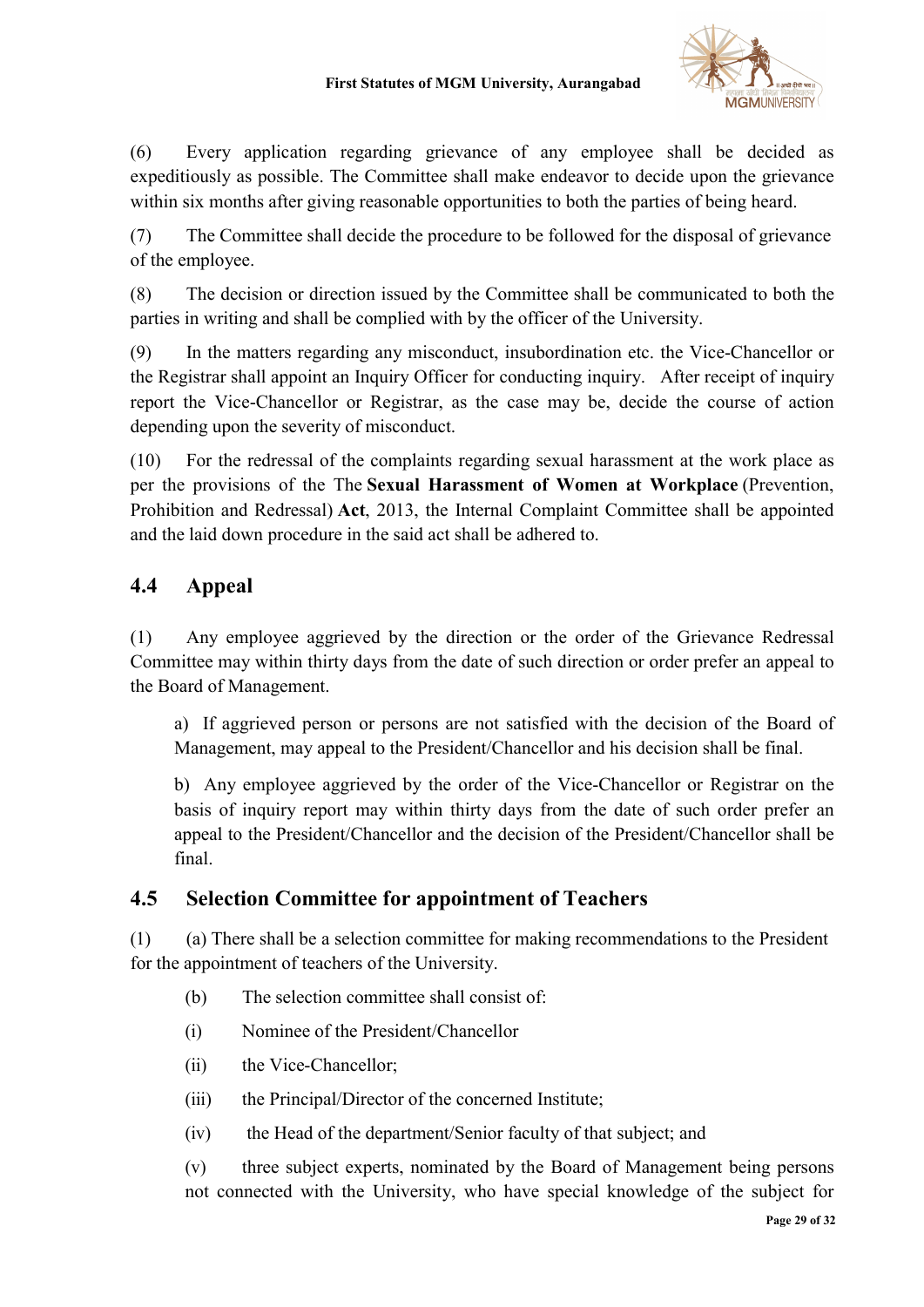

which the teacher is to be selected.

- (2) The Registrar shall be the Secretary of the Committee.
- (3) (a) Every post of a teacher of the University, to be filled by selection, shall be duly and widely advertised including placing the same on the Web Site of the University as well as other digital platforms according to a draft approved by the Board of Management.

(b) The date of the meeting of every selection committee shall be so fixed as to allow notice thereof being given of at least thirty days to each member and to the candidates, and the particulars of each candidate shall be sent to each member before the date of the meeting.

(c) The quorum at a meeting of every selection committee shall be four members of whom at least two shall be persons nominated under Section 4.5 sub clause (1) (b) above.

(d) The selection committee shall interview, adjudge the merits of each candidate based on a written test and open curriculum (if required) in accordance with the qualification advertised, and report to the President the names, arranged in order of merit of the person or persons if any whom it recommends for appointment.

(e) The report of the selection committee shall be submitted to the President. The President shall appoint from amongst the persons so recommended, the number of persons required to fill the posts as advertised.

# 4.6 Appointment, emoluments and other terms and conditions of the University employees

a) The qualification, experience, procedure of selection and appointment and terms and conditions of service for teaching as well as non-teaching employees, shall be in accordance with the Statutes and Ordinances framed by the University from time to time.

b) The teachers and employees of the University will be entitled for salaries, remunerations, honoraria which shall be paid as per the policy of the University from time to time.

c) The teachers and employees shall be selected by the duly constituted selection committee.

# 4.7 Annual Report

The committee constituted by the Vice-Chancellor shall prepare Annual Report of the University by consolidating various activities performed by all Schools, Departments, Directorates and Administration and shall place the same before Board of Management for its perusal.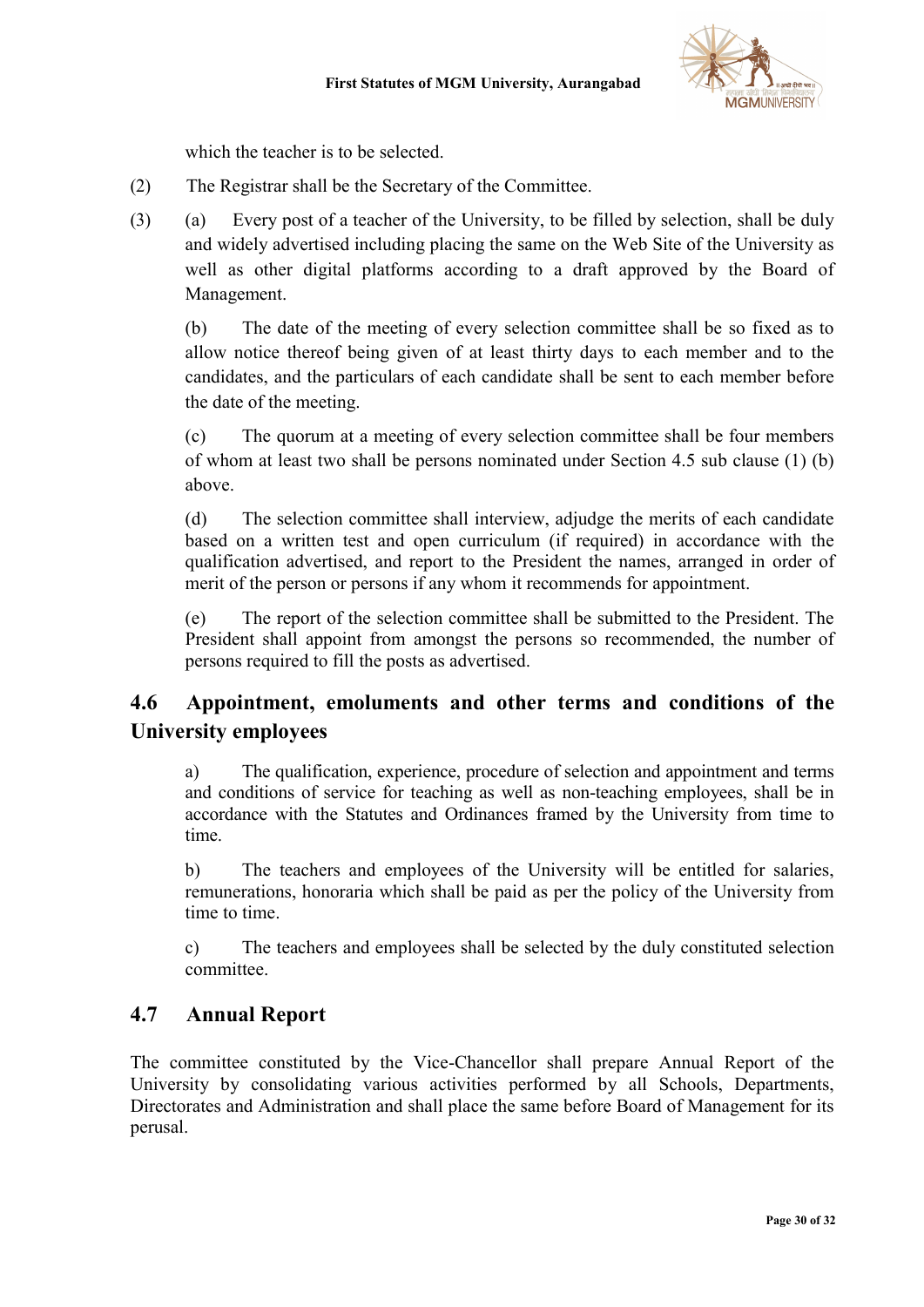

## 4.8 Convocation

(1) Convocation for conferring Degrees, Diplomas and Certificates shall be held on the dates to be fixed by the Vice-Chancellor in consultation with the President. At such Convocation, Dean of each Faculty or in his absence, a person, nominated by the Vice-Chancellor, as the case may be, shall present the persons who have sought admission to the respective Degrees, Diplomas, or Certificates.

(2) In the meeting preceding the Convocation, the Academic Council shall recommend the names of Degrees, Diplomas and Certificates to be conferred in the Convocation to the Board of Management.

(3) The Governing Body shall consider the question of giving assent to confer Degrees, Diplomas and Certificates and to pass the grace at the Convocation upon persons duly qualified, and in accordance with such assent of the Board of Management, the grace shall be passed at the Convocation.

(4) The Convocation for the award of the Degrees, Diplomas and other Distinctions of the University shall be held annually.

(5) The Board of Management shall frame Regulations relating to the format of the Degree, Diploma and Certificates, Citations and other Documents, their text and procedure for holding Convocation.

### 4.9 Honorary Degrees

(1) The Governing Body may consider and decide upon the conferment of an honorary degree or other academic distinction on any persons without requiring him to undergo any test or examination, on the ground solely that he by reason of his eminent position, attainments and public service, is fit and proper person to receive such degree or other academic distinction and such recommendation shall be deemed to have been duly passed, if supported by a majority of not less than two-thirds of the members present at the meeting of the Governing Body, and not less than one-half of its total membership.

(2) The Governing Body shall not entertain or consider any proposal in that behalf without the Board of Management having obtained previous approval of the President/Chancellor.

(3) Honorary degrees shall be conferred only at convocation, and may be collected in person or in absentia.

(4) A convocation called as Special Convocation be scheduled on any particular date to confirm Honorary Degrees.

(5) The presentation at the Convocation of person on whom honorary degrees are to be conferred shall be made by the Vice-Chancellor or in his absence, by a member of the Governing Body, nominated by the President.